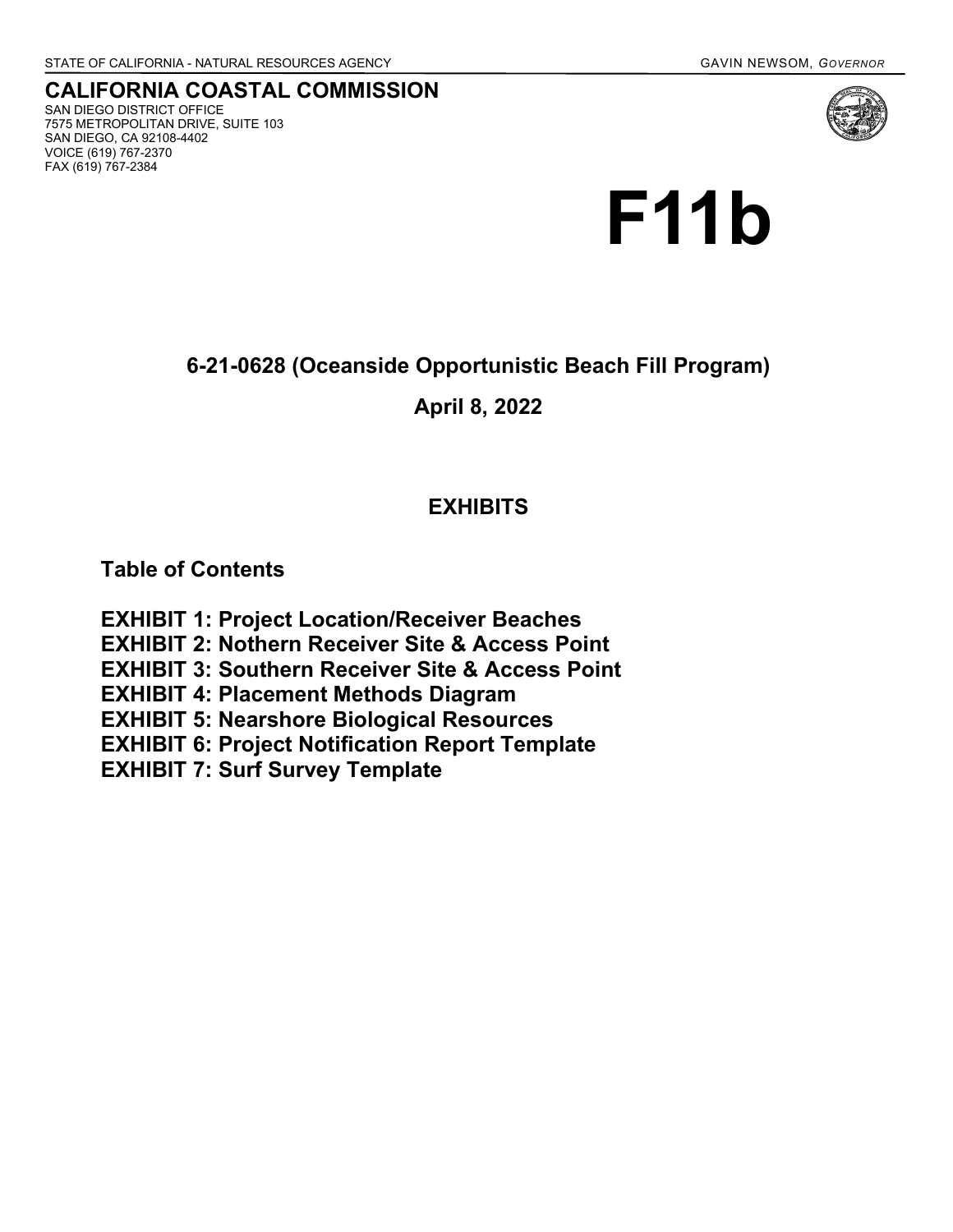# **PROJECT LOCATION/RECEIVER BEACHES**





**California Coastal Commission**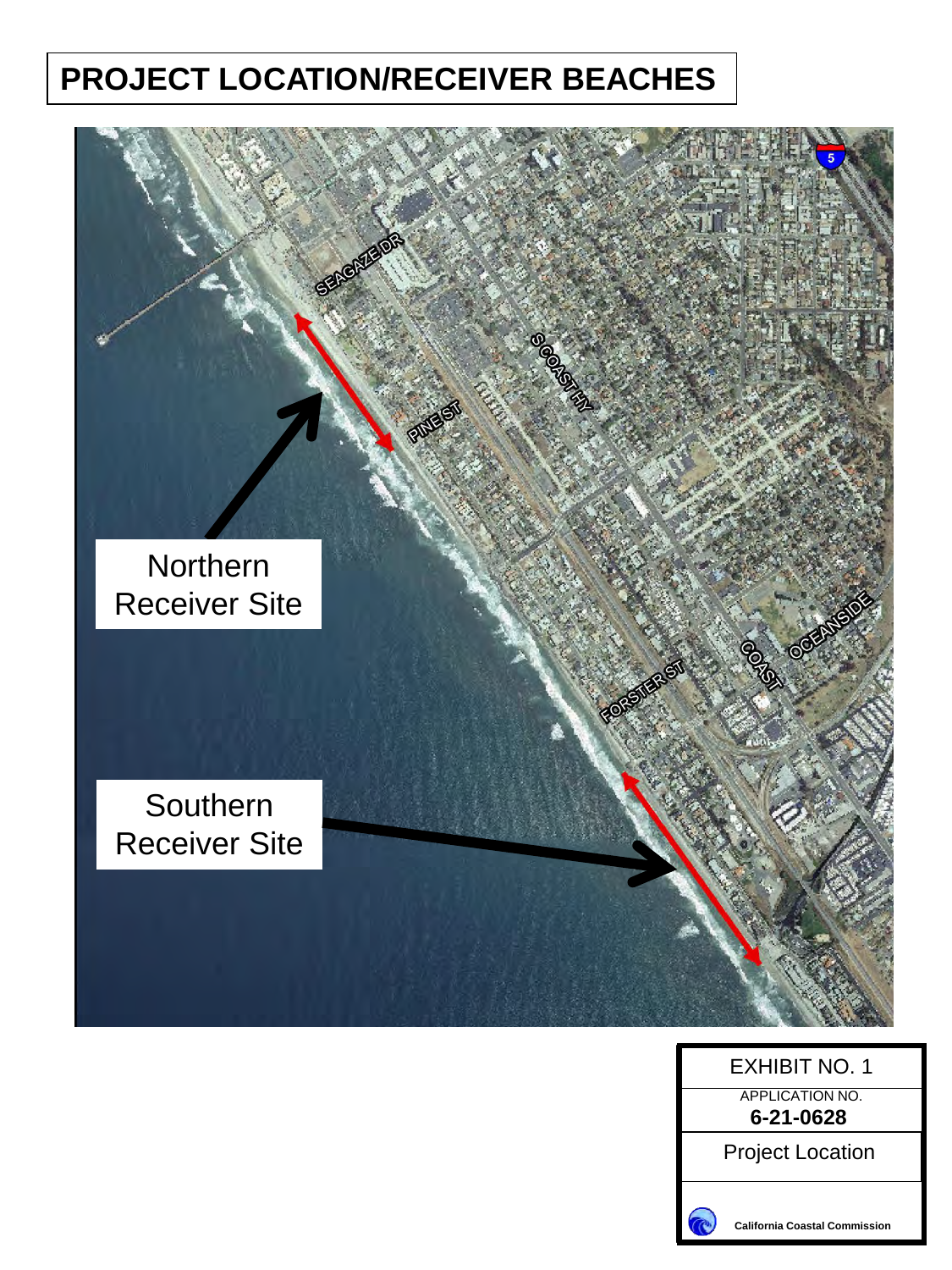# **NORTHERN RECEIVER SITE & ACCESS POINT**



Northern Placement Site - Plan View

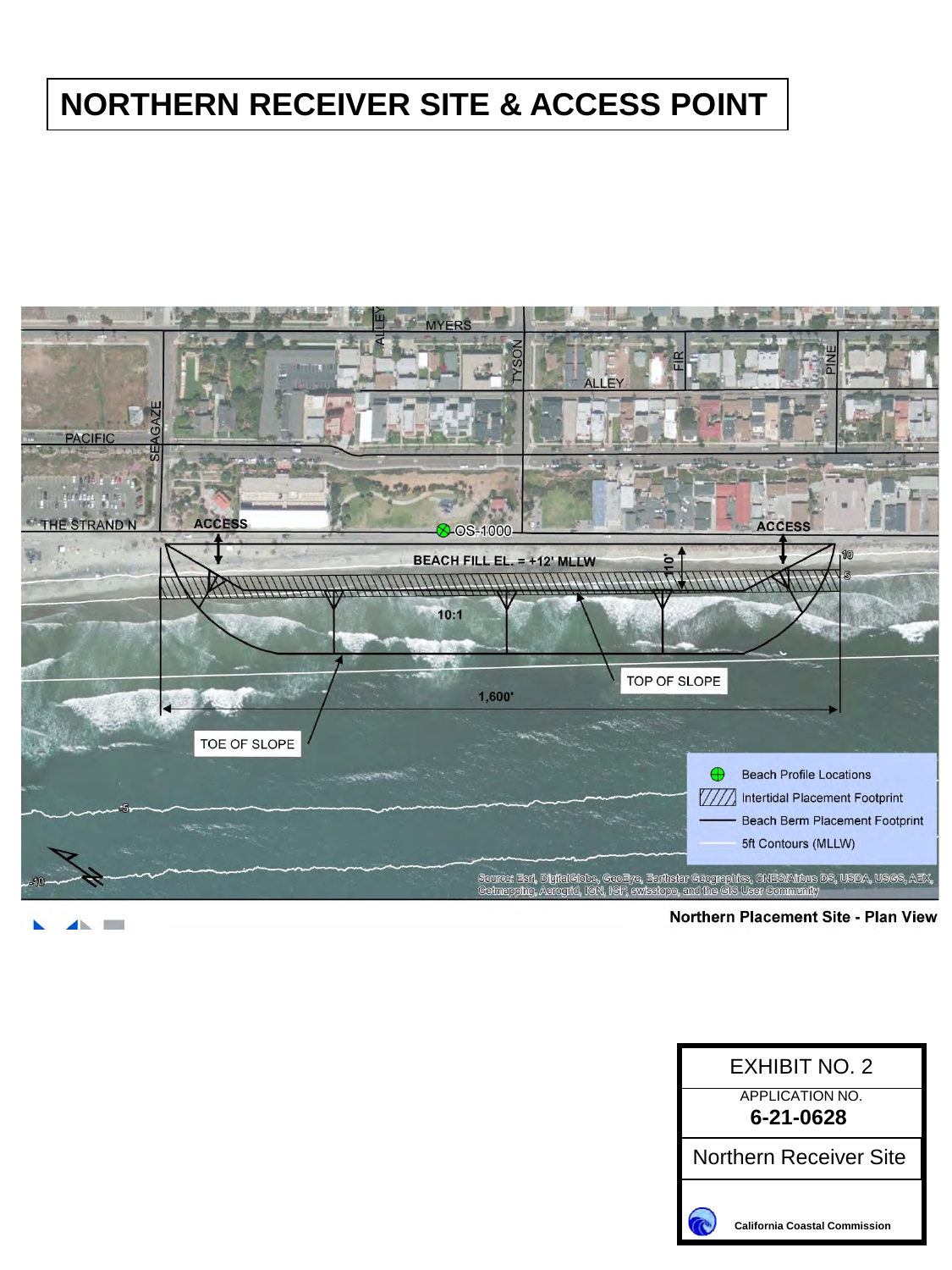# **SOUTHERN RECEIVER SITE & ACCESS POINT**



Southern Placement Site - Plan View

| <b>EXHIBIT NO. 3</b>                 |
|--------------------------------------|
| APPI ICATION NO.                     |
| 6-21-0628                            |
| Southern Receiver Site               |
| <b>California Coastal Commission</b> |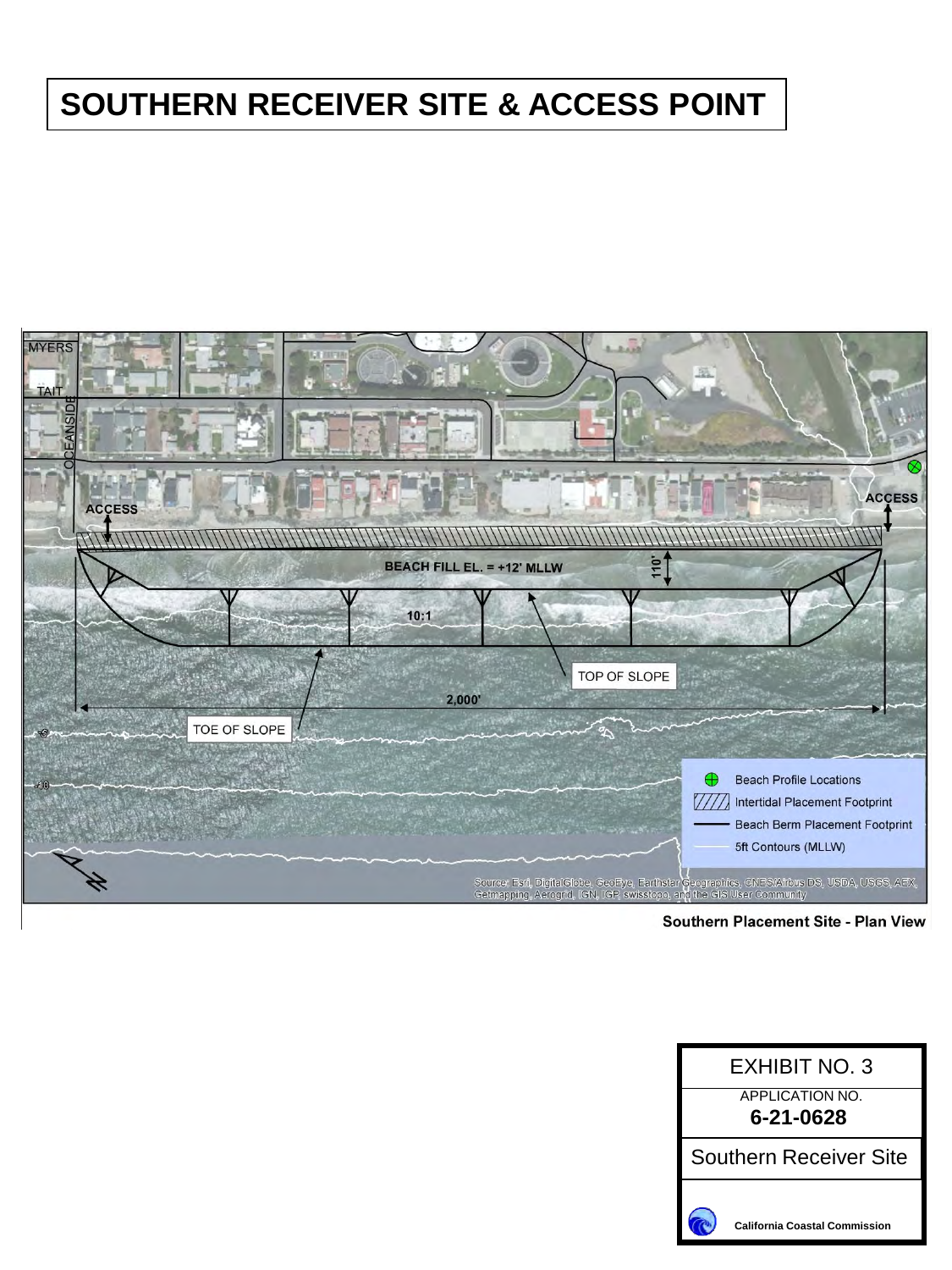# **PLACEMENT METHODS DIAGRAM**



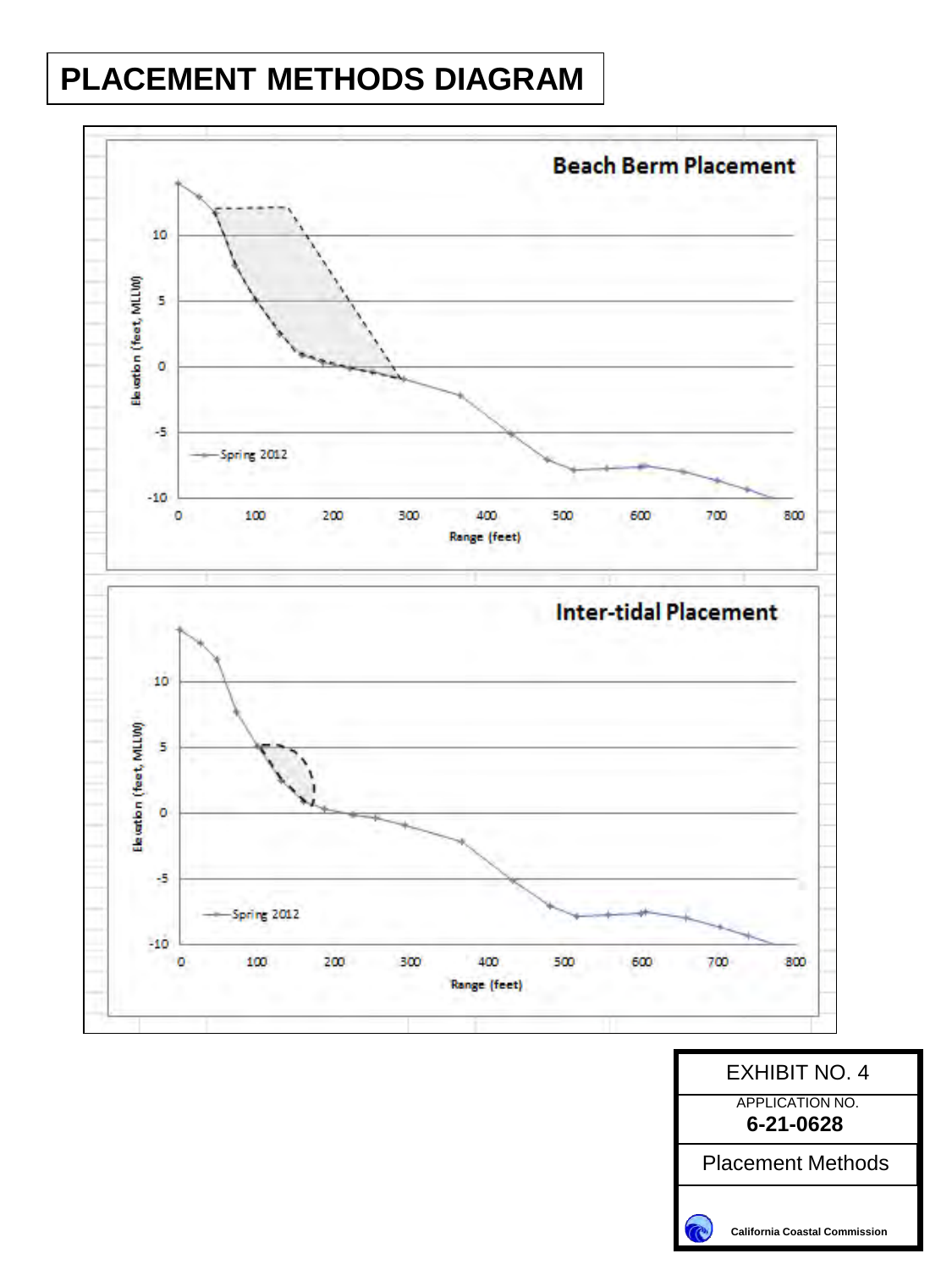# **NEARSHORE BIOLOGICAL RESOURCES**



<sup>7</sup>igure 7. Sensitive Habitats in the Vicinity of Oceanside Receiver Site (from SANDAG 2011).

| FXHIBIT NO. 5                        |  |  |  |
|--------------------------------------|--|--|--|
| <b>APPLICATION NO.</b><br>6-21-0628  |  |  |  |
| Nearshore Resources                  |  |  |  |
| <b>California Coastal Commission</b> |  |  |  |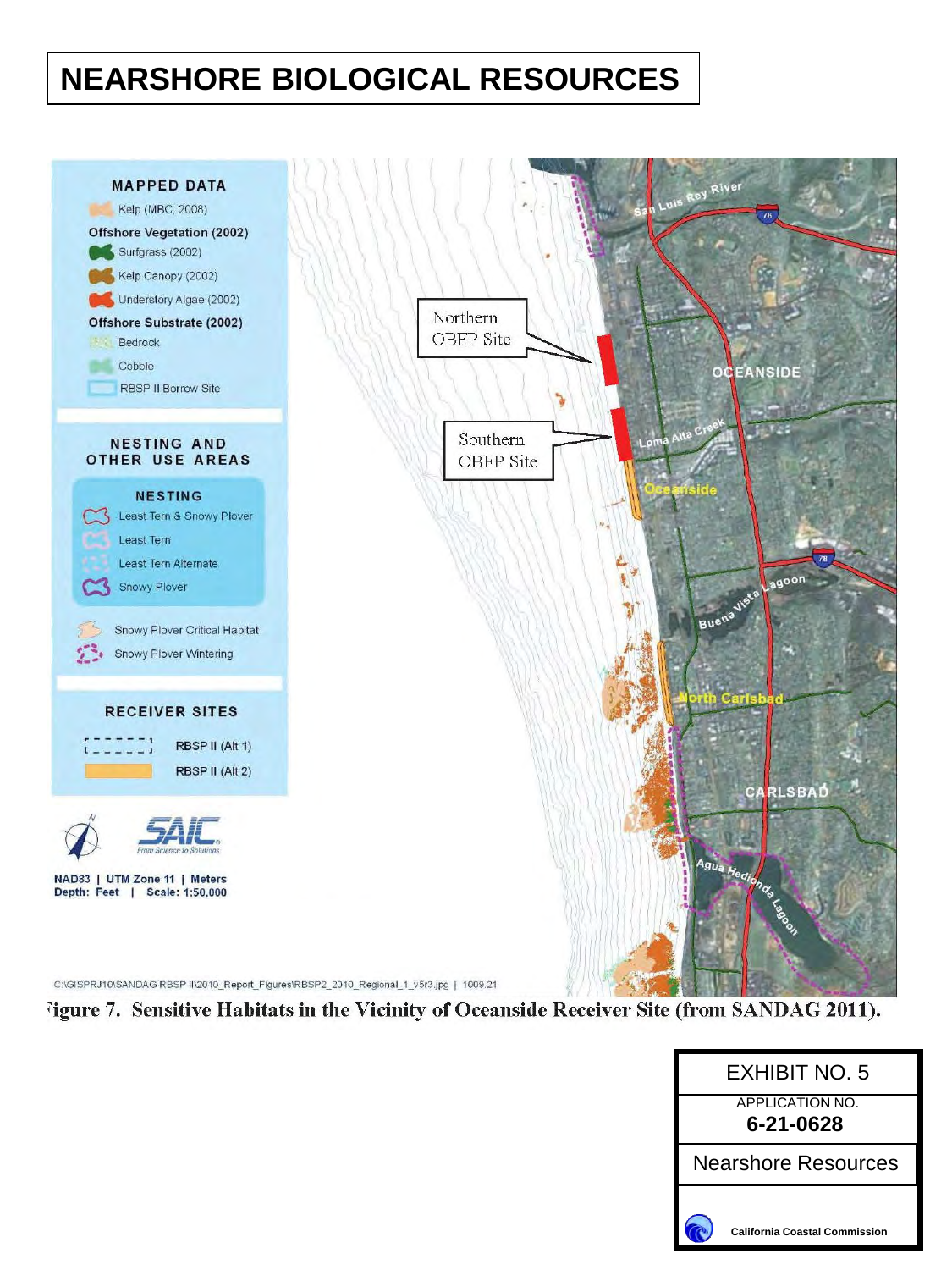#### Project Notification Report (PNR) Template

#### **OCEANSIDE OPPORTUNISTIC BEACH FILL PROGRAM PROJECT NOTIFICATION REPORT TEMPLATE**

This document presents a general outline for Project Notification Reports (or PNR's) to follow at the time a project is identified. The PNR will provide a project overview, source material description, noticing descriptions, proposed monitoring and conformance with program-level permits. The PNR goal is to acquire agency concurrence via a Notice to Proceed from all applicable agencies.

#### **1. Introduction**

This section will provide the basic program and project overview and will specify applicable permit conditions (USACE, CCC, and RWQCB). The City's program has the followingplacement and seasonal restrictions.

| <b>Receiver Site</b>                                                   | <b>Maximum</b><br><b>Placement</b><br>Volume (cy) | <b>Placement</b><br><b>Type</b>                        | <b>Seasonal Restrictions</b>                                                                                                                                                                                                                                                                                                                                                                        |
|------------------------------------------------------------------------|---------------------------------------------------|--------------------------------------------------------|-----------------------------------------------------------------------------------------------------------------------------------------------------------------------------------------------------------------------------------------------------------------------------------------------------------------------------------------------------------------------------------------------------|
| Northern<br><b>Placement Site</b><br>Southern<br><b>Placement Site</b> | 150,000 per<br>year                               | a) Beach Berm<br>b) Intertidal<br><b>Linear Mounds</b> | September 15 - February<br>28<br>unrestricted if <20%<br>fines (Max % fines must<br>be within 10% of<br>existing grain size<br>envelope). Coarsest<br>limits will be defined as<br>the material containing<br>no more than 10%>2<br>mm, 5%>4.76 mm,<br>$1\% > 19$ mm<br>Mar 1 <sup>st</sup> September 14 <sup>th</sup> :<br>No placement to avoid<br>sensitivespecies and<br>high beach use season. |
| <b>5-Year Permit</b><br><b>Term Maximum</b><br>Volume (cy)             | 750,000                                           |                                                        | <b>EXHIBIT NO. 6</b>                                                                                                                                                                                                                                                                                                                                                                                |
|                                                                        |                                                   |                                                        | <b>APPLICATION NO.</b><br>6-21-0628                                                                                                                                                                                                                                                                                                                                                                 |

#### **Proposed Placement Volumes and Seasonal Restrictions**

**California Coastal Commission** 

**Project Notification** Report (PNR) Template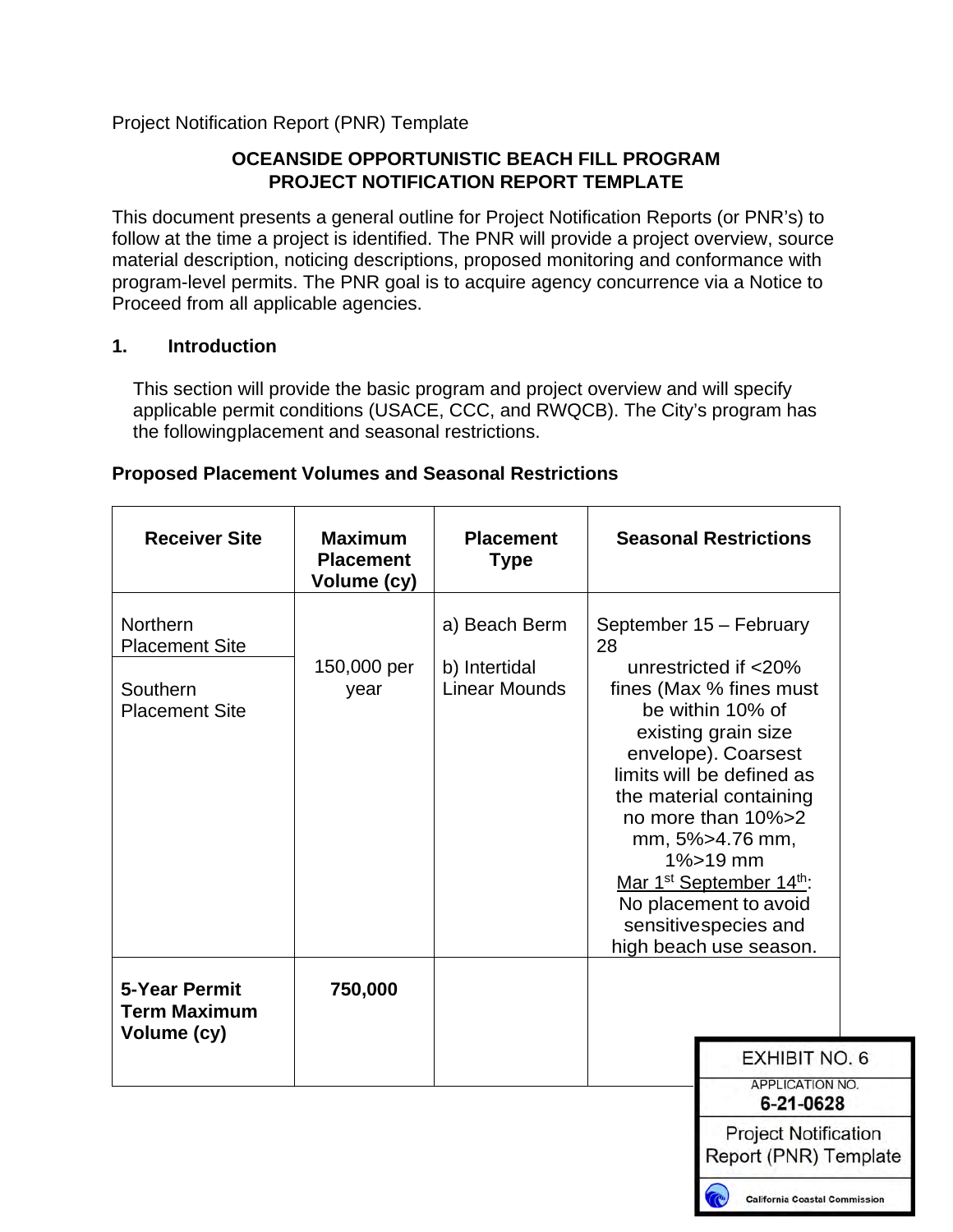#### **2. Project Need**

Describe the need for the proposed project. Beach profile monitoring data collected as part of theRegional Beach Sand Program as well as City data will be used to describe the project need. Past project performance may be used to empirically predict the longevity and distribution of theproposed project.

The City will coordinate with Commission staff, resource agencies, and the public for each individual project to determine whether to allocate sand to both receiver sites or to place sand atonly one receiver site. Factors that will be considered include the current need for sand at each receiver site, adjacent construction activities that would complicate sand delivery, and any otherenvironmental or public access and recreation concerns identified at that time. Receiver site selection and the methodology used to determine sand allocation will be detailed in the Project Notification Report for each replenishment project.

#### **3. Source Material**

#### **3.1. General Site Location**

Include maps, figures, and text description of site location and surrounding areas.

#### **3.2. Specific Location of Source Material at Site**

Describe where on the site the source material is found.

#### **3.3. Volume of Material (Total volume and volume proposed for beach placement)**

Describe the total volume of material available at the site and the volume that is being proposed for beach nourishment. The disposal method of excess material will be described in this section.

#### **3.4. Material Testing**

Present the Sampling and Analysis Plan that was prepared for and approved by the USACE aspart of their permit conditions. The results will be provided, which will include any chemistryand grain size testing. Figures and tables will be provided.

Sand must be physically and chemically tested to verify that the material meets criteria specifiedin the Inland Testing Manual. Sand must be free of contaminants and chemical hazards based onTier I testing protocol as specified by the U.S. Army Corps of Engineers (USACE) and U.S. Environmental Protection Agency (EPA). Sand must be chemically inert and not possess characteristics that would adversely affect water quality, including temperature, dissolved oxygen, or pH.

#### **3.5. Debris Management**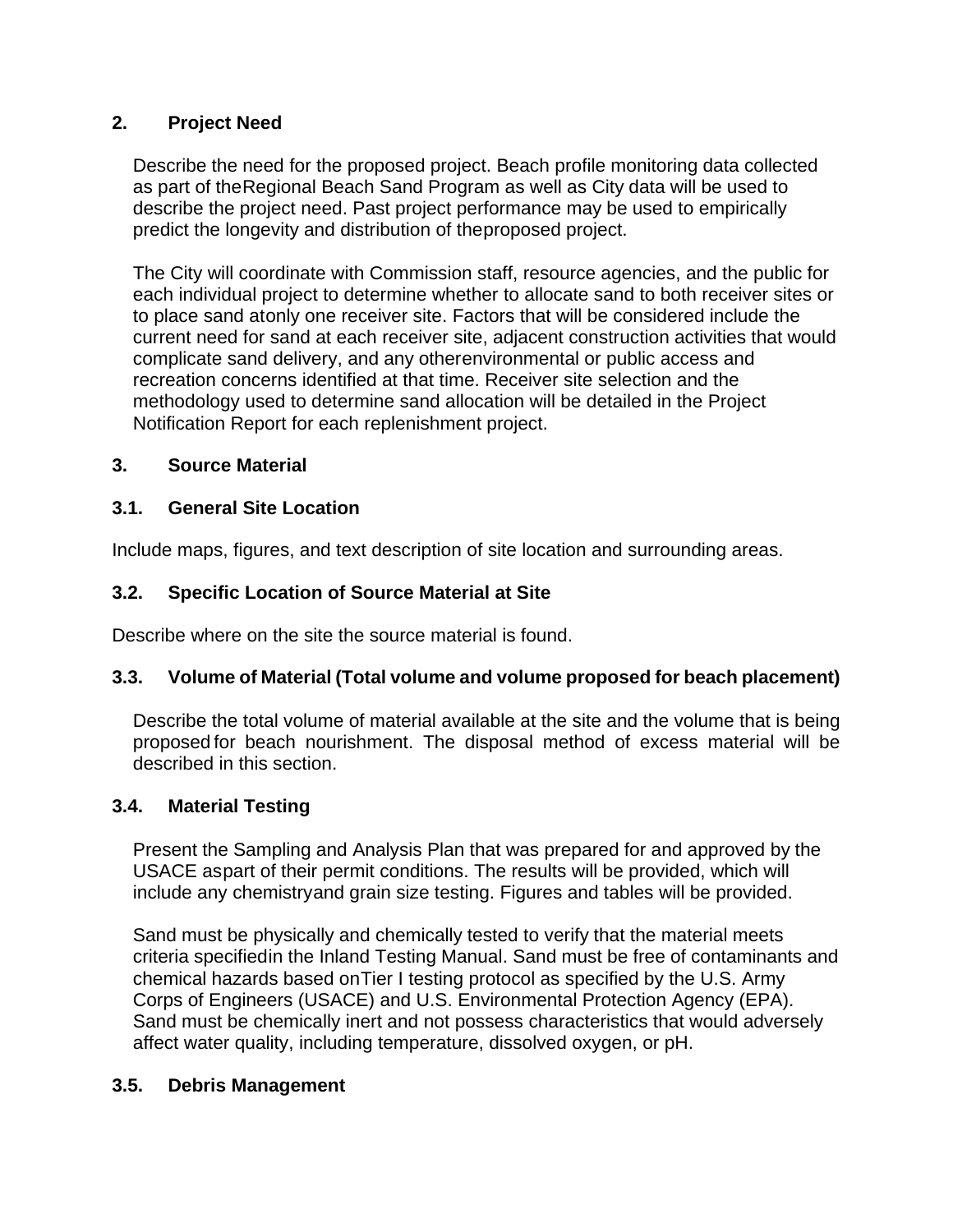Describe general content of material with regard to debris. This will include a description of the kinds of debris found in the source material, methods for screening, separating, and/or retrievingthe debris, and disposal methods.

A qualified on-site debris monitor (geotechnical background or similar) will be present at the source site at all times during the excavation of material to be used for beach nourishment to monitor the material being loaded into trucks for placement on the beach. The monitor will ensure, to the maximum extent practicable, that material being loaded into the trucks is free of debris. The receiving beach shall be monitored periodically on every day of sand deposition by City staff to ensure the material placed on the beach is free of debris. If any debris or non-sandymaterial is detected on the receiving beach, the specific beach replenishment project(s) that was/were using that sand material shall be halted at that site(s) and the contractor will be responsible for removing all debris from the beach immediately. The project will be restarted once debris is cleared from the beach and a method is formulated to ensure, to the maximum extent practicable, that no further debris is generated from the source site.

#### **4. Transportation and Placement**

#### **4.1. Site Location and Timing**

Describe the existing conditions of the beach site and the timing of project. Include projectedschedule.

Construction activity shall be restricted to occur between 8:00 AM to 4:00 PM, Monday through Saturday; no work shall occur on Sundays or on Holidays.

#### **4.2. Transportation Method**

Describe how the material will get to the beach site. Outline trucking routes and provide figures, if needed. Indicate how many trucks and frequency. Specify a traffic control plan from the contractor.

#### **4.3. Beach Placement Method**

Describe the placement method, including any equipment that may be needed to construct the project. Outline specific public access closures or restrictions. Outline project BMPs, such as flagmen, perimeter fencing, etc. that are proposed. Specify if an access ramp will be constructedand how it will be removed or maintained following the project.

Construction materials or waste will not be stored where it could potentially be subjected to wave erosion and dispersion. In addition, no machinery will be placed, stored, or otherwise located in the Intertidal zone at any time, except for the minimum necessary to implement theproject.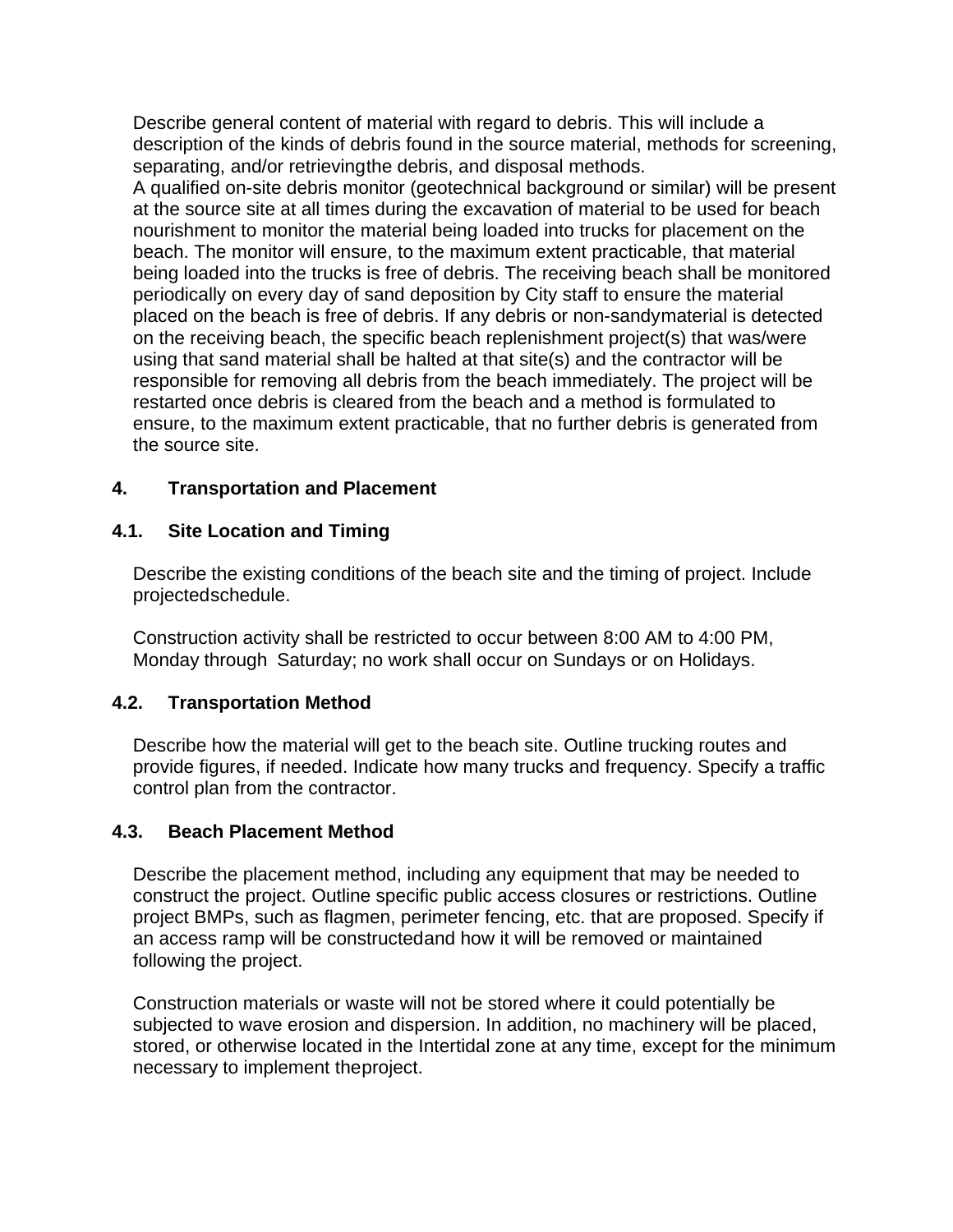Construction equipment shall not be washed on the beach or in the beach parking lots. Construction debris and sediment shall be properly contained and secured on site with BMPs, to prevent the unintended transport of sediment and other debris into coastal waters by wind, rain, or tracking. Construction debris and sediment shall be removed from the construction areas as necessary to prevent the accumulation of sediment and other debris which may be discharged into coastal waters. Any and all debris resulting from construction activities shall be removed from the project site within 24 hours of completion of construction. Debris shall be disposed ofat a debris disposal site outside the coastal zone.

For projects with over 1,320 gallons of hydrocarbon liquids stored on-site, a Spill Prevention,Containment and Countermeasures Plan (SPCCP) must be prepared by the contractor. That plan specifies fueling procedures, equipment maintenance procedures, and containment and cleaning measures to be followed in the event of a spill.

Plans for the staging and storage of the construction equipment shall be provided by the contractor. The minimum number of parking spaces that are required shall be used. In order tofacilitate efficient construction of the sand delivery pipeline (if a dredge is used), excess pipelines are proposed to be staged on the beach near the respective receiver sites during sand placement. However, no trucks or other equipment needed to spread the material (i.e. loaders, dozers, etc.) would be staged on the beach.

Access corridors and staging areas shall be located in a manner that has the least impact of publicaccess via the maintenance of existing public parking areas and traffic flow on coastal access routes.

#### **4.4. Beach Re-Grading**

Post-nourishment regrading of the beach may be proposed should significant vertical scarps form along the seaward edge of the nourished profile. These scarps can impact recreation and ecological functions of the beach. Should the need to re-grading occur, the City will provide a basic design sketch (plan and section) of the proposed re-grading for Executive Director approval.

#### **4.5. Contractor Information**

Include contractor name, address, contact information, etc.

#### **5. Public Notification Process**

This section will outline how the public is being notified of the overall program and this specificproject. Most upland projects will be approved by the City of Oceanside Planning Commission or City Council through a public hearing. This section of the report will include a listing of the local hearing dates and copies of all the local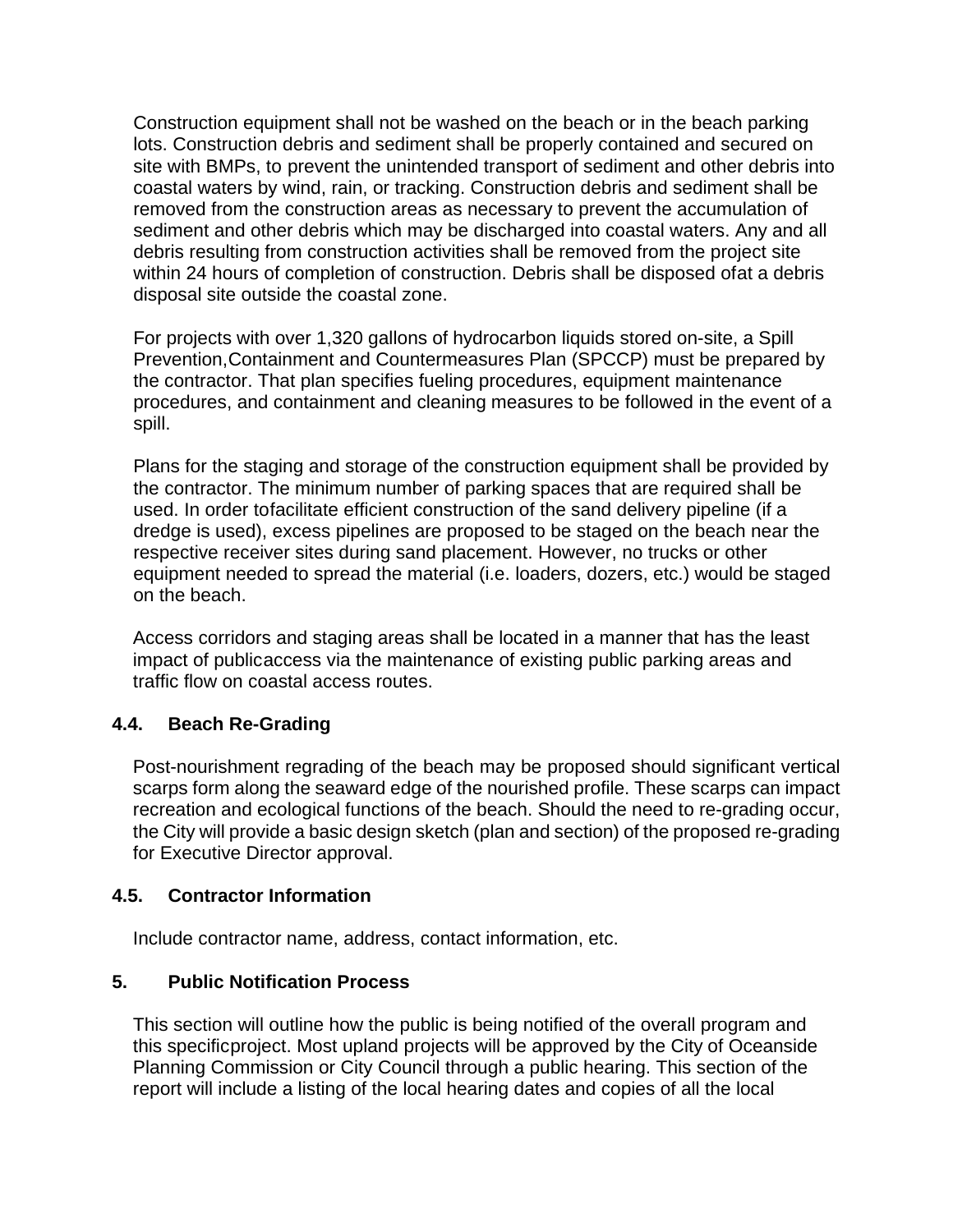hearing notices. All written correspondence received by the City regarding the project and minutes of the Planning Commission/City Councilmeetings will be included.

Other proposed public noticing methods may include City Council Meetings, Chamber of Commerce/Downtown Business Association articles, City Publications, Newspaper Articles,Signage, Public Television, or Water Billing notices.

In addition, the City will place a large sign or signs (minimum size 2 ft. by 3 ft.) on the beach at the receiver site beginning two weeks prior to start of a replenishment project with a description of the project and contact information for any questions or comments. The sign(s) will be maintained in place during all placement activities.

#### **6. Project Monitoring**

This section will outline the pre-, during, and post-construction monitoring for the project. Thissection will also include the reporting protocols for the monitoring efforts as outlined in the CCC, RWQCB, USACE, and SLC permit requirements.

The City will prepare a database to track the beach nourishment volumes being placed within the City and at the two receiver sites. Volumes will be inclusive of other projects that place sand at these sites or elsewhere in the City (excluding the Army Corps of Engineers (USACE) Harbor Dredging Project) and will not exceed the volumes identified on page two of the Project Notification Report (PNR). This information will be submitted as a part of each PNR and annually to the Commission by July 15 for the duration of the term of this CDP, if a project is implemented during a given year.

The City will also summarize and provide analysis of SANDAG's Regional Beach Profile monitoring data and highlight any impacts to near shore resources that have occurred as a result of beach replenishment projects within the City. This information will be updated and submittedas a part of each PNR and annually to the Commission by July 15 for the duration of the term ofthis CDP, if a project is implemented during a given year.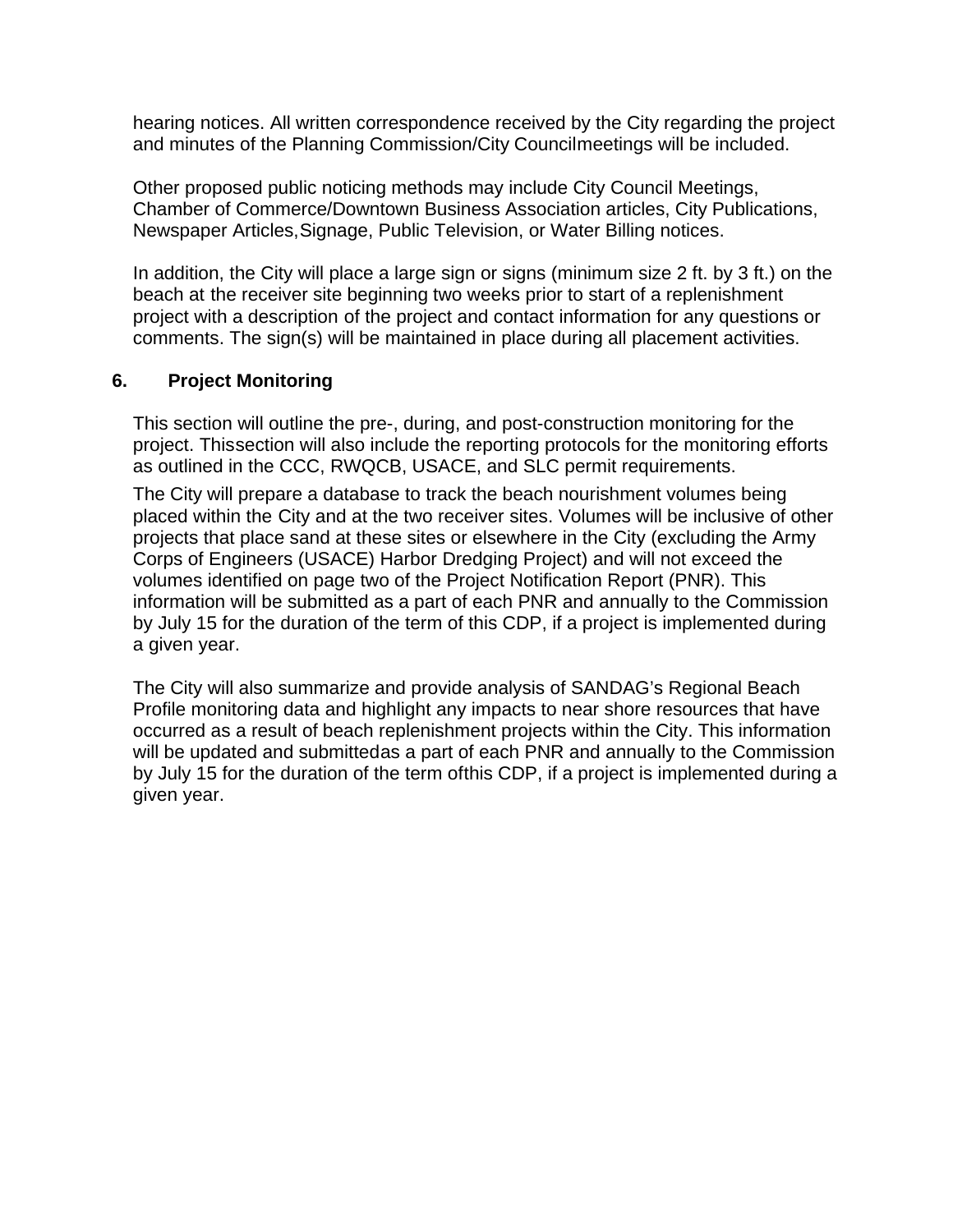| <b>Monitoring</b><br><b>Activity</b> | <b>Northern/South Receiver Sites</b>                                                                                                                                                                                                                                                                                                                                                                                                                                                                                                        | Responsible /<br>Implementing<br><b>Party</b> | <b>Reporting</b>                                                                                                                                      |
|--------------------------------------|---------------------------------------------------------------------------------------------------------------------------------------------------------------------------------------------------------------------------------------------------------------------------------------------------------------------------------------------------------------------------------------------------------------------------------------------------------------------------------------------------------------------------------------------|-----------------------------------------------|-------------------------------------------------------------------------------------------------------------------------------------------------------|
| <b>Beach Profiles</b>                | <b>Pre-construction Baseline Monitoring: Collection of</b><br>beachprofiles at two established monuments no<br>more than 3 months before the event. Routine,<br>biannual monitoring program could fulfill this<br>requirement.<br><b>Post-construction Monitoring: Collection of wading</b><br>depthsurveys (i.e., to a depth of -10 feet MLLW) at<br>establishedlocations immediately after completion if<br>placement volume is greater than 50,000 cy.                                                                                   | City via<br>consultant                        | Data included in<br>Post-construction<br>Monitoring report to<br>be submitted to<br>resource agencies<br>within 60 days<br>following<br>construction. |
| <b>Surfing Conditions</b>            | Pre-construction Baseline Monitoring: 2 months<br>prior, 3 times per week over 2 months. To include<br>qualitative observations and weekly short<br>interviews with local surfers (see Exhibit No. 7)<br>CDP. No. 6-21-0628).<br><b>Construction Monitoring: Daily qualitative</b><br>observationsand weekly short interviews with<br>local surfers.<br>Post-construction Monitoring: 2 months post-<br>construction monitoring 3 times per week. To include<br>qualitative observations and weekly short interviews<br>with local surfers. | City or<br>consultant                         | Data included in<br>Post-construction<br>Monitoring report to<br>be submitted to<br>resource agencies<br>within 60 days<br>following<br>construction. |

# **Table 2. Summary of Project Design Features and Monitoring Actions**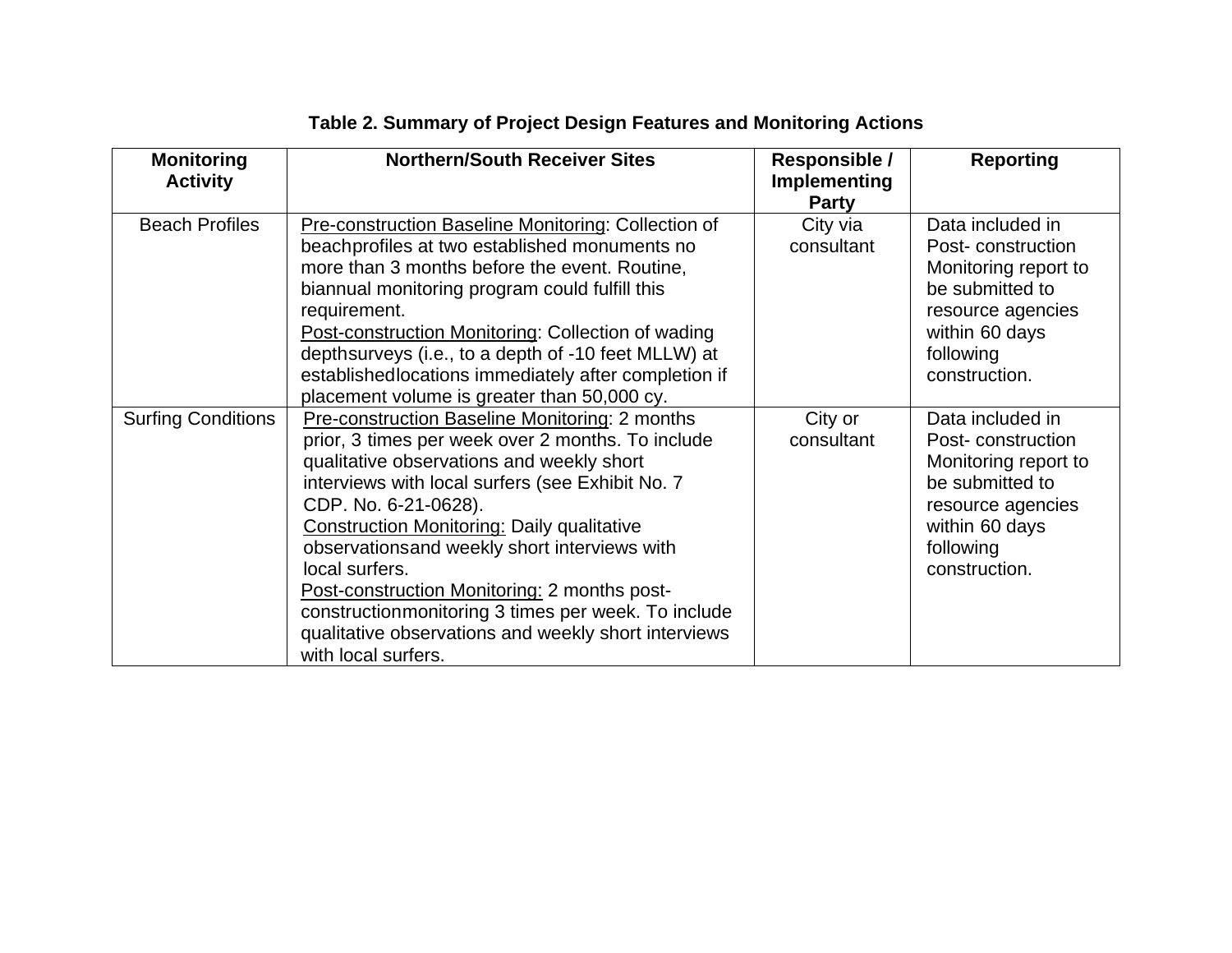| <b>Monitoring</b><br><b>Activity</b> | <b>Northern/South Receiver Sites</b>                                                                                                                                                                                                                                                                                                                                                                                                                                                                                                                                                                                                                                                                                                                                                                                                                                                                                                                                                                                                                                                                                                                                                                                                                                                                                                                                                          | Responsible /<br><b>Implementing</b> | <b>Reporting</b>                                                                                                                                                                                                                            |
|--------------------------------------|-----------------------------------------------------------------------------------------------------------------------------------------------------------------------------------------------------------------------------------------------------------------------------------------------------------------------------------------------------------------------------------------------------------------------------------------------------------------------------------------------------------------------------------------------------------------------------------------------------------------------------------------------------------------------------------------------------------------------------------------------------------------------------------------------------------------------------------------------------------------------------------------------------------------------------------------------------------------------------------------------------------------------------------------------------------------------------------------------------------------------------------------------------------------------------------------------------------------------------------------------------------------------------------------------------------------------------------------------------------------------------------------------|--------------------------------------|---------------------------------------------------------------------------------------------------------------------------------------------------------------------------------------------------------------------------------------------|
|                                      |                                                                                                                                                                                                                                                                                                                                                                                                                                                                                                                                                                                                                                                                                                                                                                                                                                                                                                                                                                                                                                                                                                                                                                                                                                                                                                                                                                                               | <b>Party</b>                         |                                                                                                                                                                                                                                             |
| Turbidity                            | <b>Pre-construction Baseline Monitoring: Water clarity</b><br>testing shall be conducted at the receiving beaches<br>to establish ambient conditions. Testing shall consist<br>of measuring transmission of light through the water<br>using atransmissometer or other turbidity measuring<br>device.<br>Testing should occur 3 or more times within one<br>year during different oceanographic conditions to<br>quantify arange of values.<br><b>Construction Monitoring: Daily during construction</b><br>from a high vantage point on land. If visual<br>monitoring (qualitative monitoring) indicates<br>significant turbidity greater than ambient one-half<br>mile from the discharge site (either offshore or<br>downcoast) for two consecutive days, then the<br>monitor shall:<br>Evaluate littoral conditions (wind, tide, wave<br>i.<br>climate, and littoral drift) to determine if the<br>plumedistribution is likely of a short-term<br>nature;<br>ii.<br>Evaluate the effectiveness of discharge site<br>BMPsand opportunities to modify shore<br>placement methods to further reduce<br>sediment discharge during periods of strong<br>long shore movement;<br>iii.<br>Record and implement the necessary<br>modificationsto the BMPs;<br>Notify the San Diego Water Board and<br>iv.<br>USACE bytelephone or email; and;<br>Comply with any measures identified by the<br>V. | City or<br>consultant                | If turbidity<br>exceedance,<br>frequent<br>coordination with<br>the Regional Water<br><b>Quality Control</b><br>Board. If no<br>exceedance,<br>monitoring data will<br>be included in the<br>Post-construction<br><b>Monitoring Report.</b> |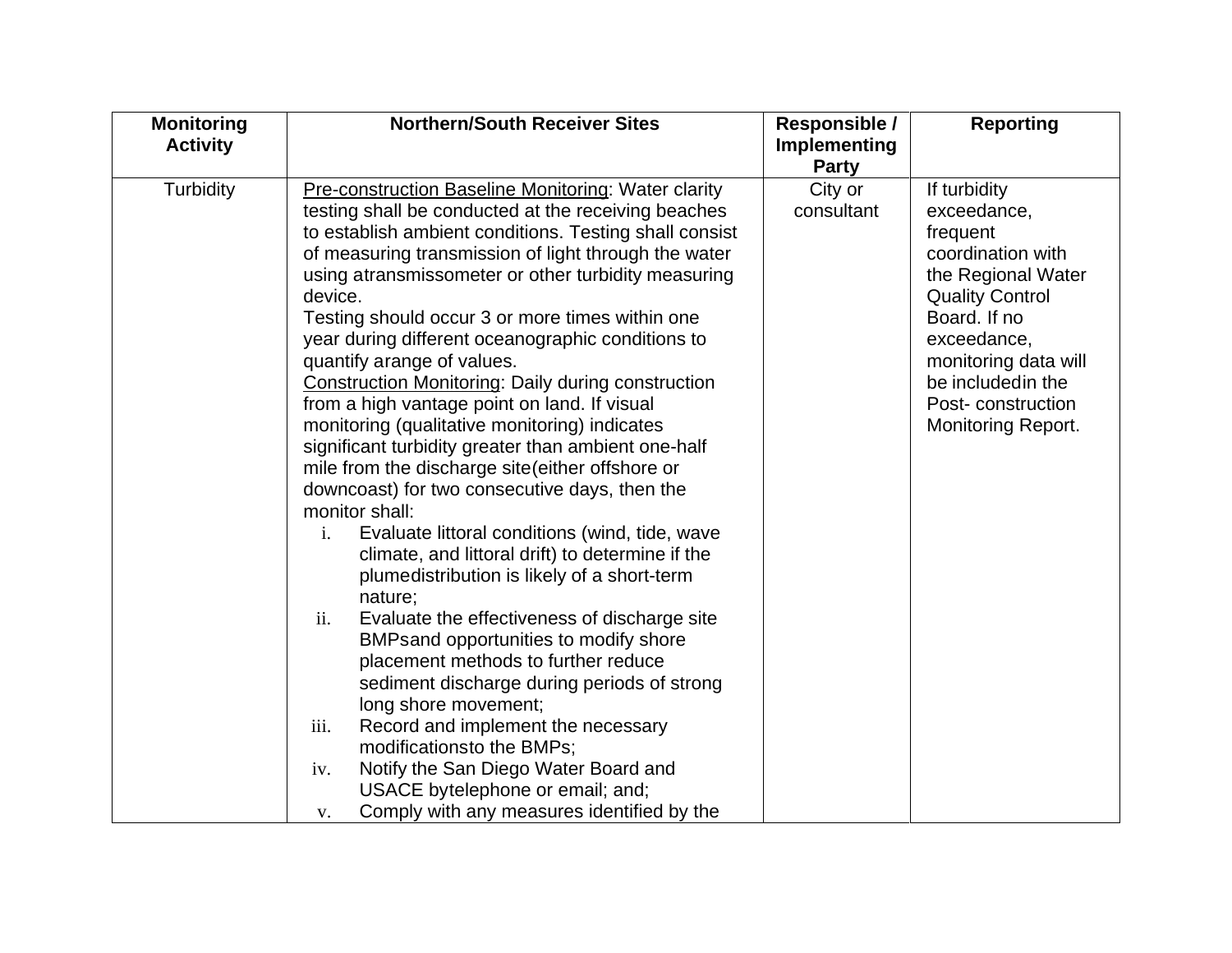|                                      | RWQCB, in consultation with other<br>responsible agencies, as appropriate, to<br>mitigate project-related turbidity, including<br>modifying or halting discharge.<br>If significant turbidity persists on the third day, the<br>monitor                                                                                                                                                                                                                                                                                                                                                                                                                                                                                                                                                                                                                                                                                                                                                                                                                                                                                                                                                                                                                   |                                               |                  |
|--------------------------------------|-----------------------------------------------------------------------------------------------------------------------------------------------------------------------------------------------------------------------------------------------------------------------------------------------------------------------------------------------------------------------------------------------------------------------------------------------------------------------------------------------------------------------------------------------------------------------------------------------------------------------------------------------------------------------------------------------------------------------------------------------------------------------------------------------------------------------------------------------------------------------------------------------------------------------------------------------------------------------------------------------------------------------------------------------------------------------------------------------------------------------------------------------------------------------------------------------------------------------------------------------------------|-----------------------------------------------|------------------|
| <b>Monitoring</b><br><b>Activity</b> | <b>Northern/South Receiver Sites</b>                                                                                                                                                                                                                                                                                                                                                                                                                                                                                                                                                                                                                                                                                                                                                                                                                                                                                                                                                                                                                                                                                                                                                                                                                      | Responsible /<br>Implementing<br><b>Party</b> | <b>Reporting</b> |
| <b>Turbidity</b>                     | monitor shall commence daily water clarity testing<br>and reporting to the RWQCB and the USACE (i.e.,<br>quantitative monitoring). Testing shall consist of<br>measuring transmission of light through the water<br>using atransmissometer or other turbidity measuring<br>device.<br>Daily testing shall continue until no project-related<br>turbidity is detectable (i.e., until offshore and<br>downcoast reading return to ambient). Testing shall<br>be designed to document the aerial extent and<br>concentration of the turbidity plume at the time of day<br>it is most developed, and shall include at least:<br>samples taken as close as practicable to the<br>discharge site, one-half mile upcoast of the<br>discharge site, one-half mile downcoast of the<br>discharge site (minimum four samples). Sampling<br>shall bedone throughout the water column. These<br>sampling protocols may be modified with the San<br>Diego Water Board's written approval. The applicant<br>shall document logistical arrangements for such<br>potential water quality sampling and shall include<br>draft quality assurance/quality control protocols in<br>the projects monitoring plan.<br>If significant turbidity is greater than ambient one-half |                                               |                  |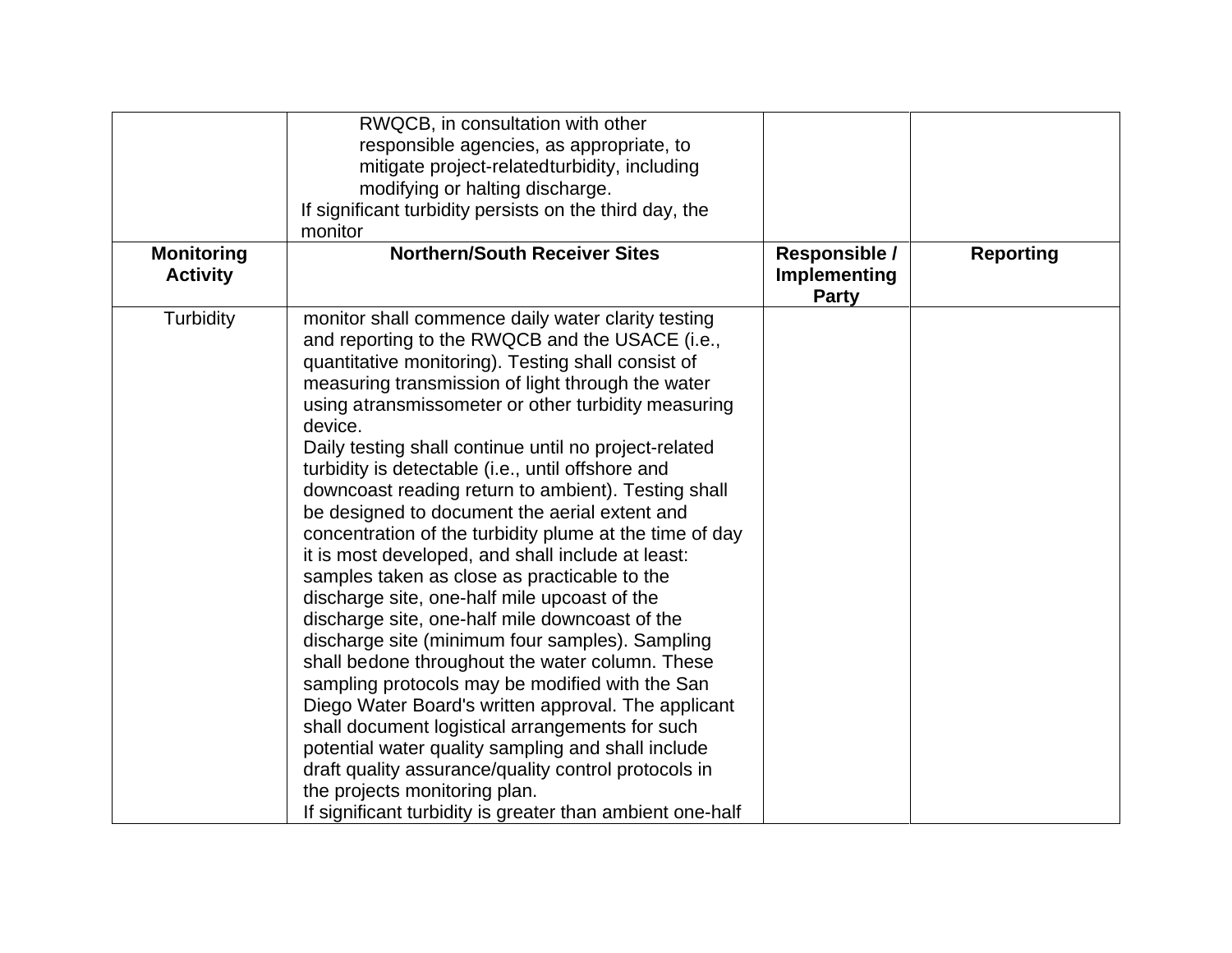| Sediment                             | mile from the discharge site (either offshore or<br>downcoast) for five (5) consecutive days, the<br>discharge shall be halted or modified to reduce<br>turbidity.<br>Post-construction Monitoring: Qualitative or<br>quantitative monitoring shall persist until conditions<br>return to ambient.<br>Pre-construction Baseline Monitoring: Establish                                                                                                                                                                                                                                                                                                                                                                                                                                                                                                                | City or                                       | Coordination with                                                                                                                                                                                                                      |
|--------------------------------------|----------------------------------------------------------------------------------------------------------------------------------------------------------------------------------------------------------------------------------------------------------------------------------------------------------------------------------------------------------------------------------------------------------------------------------------------------------------------------------------------------------------------------------------------------------------------------------------------------------------------------------------------------------------------------------------------------------------------------------------------------------------------------------------------------------------------------------------------------------------------|-----------------------------------------------|----------------------------------------------------------------------------------------------------------------------------------------------------------------------------------------------------------------------------------------|
| Gradation                            | sedimentgradation baseline (i.e. composite grain<br>size envelope) from two shore-perpendicular<br>transects for each receiving beach. Suitable beach<br>sand must reasonably match the                                                                                                                                                                                                                                                                                                                                                                                                                                                                                                                                                                                                                                                                              | consultant                                    | resource agencies<br>if<br>Significant                                                                                                                                                                                                 |
| <b>Monitoring</b><br><b>Activity</b> | <b>Northern/South Receiver Sites</b>                                                                                                                                                                                                                                                                                                                                                                                                                                                                                                                                                                                                                                                                                                                                                                                                                                 | Responsible /<br>Implementing<br><b>Party</b> | <b>Reporting</b>                                                                                                                                                                                                                       |
|                                      | color of natural beach sand after exposure to the<br>marine environment, must be less than 10%<br>manufactured sand, must be a minimum of 80%<br>sand or greater and within 10% of the grain size<br>envelope of the beach profile; andmust not form a<br>hardpan after placement.<br><b>Construction Monitoring: Confirmation testing may</b><br>beconducted daily at the receiving beach to verify<br>the sediment quality being deposited. This<br>monitoring requirement may not be required for<br>high-quality sandsources of a consistent geologic<br>nature.<br>Post-project Monitoring: Sediment gradation baseline<br>should be evaluated every three years to determine if<br>the prior baseline represents existing conditions. If<br>conditionshave substantially changed, a new grain<br>size envelope should be developed for the receiving<br>beach. |                                               | (greater than 50%)<br>sediment gradation<br>deviation during<br>construction.<br>Data included in<br>Post-construction<br>Monitoring report to<br>be submitted to<br>resource agencies<br>within 60 days<br>following<br>construction. |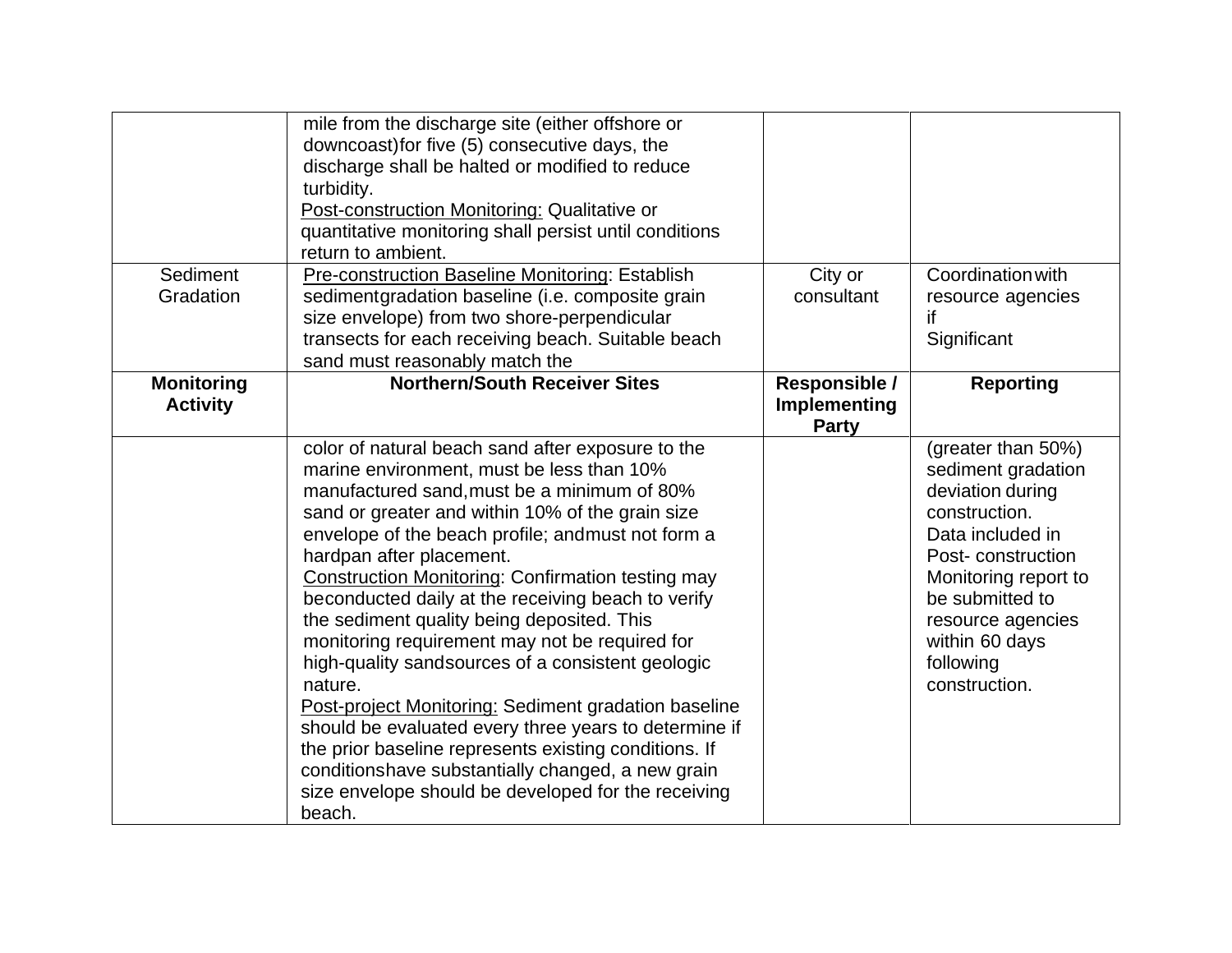| Traffic | During construction:<br>Implement a traffic control plan;<br>• A flag man shall keep pedestrians a safe<br>distance from the truck, notify beach users of the<br>presence of the truck, and ensure that a clear<br>and safe path is maintained. This system would<br>be codified in the traffic control plan required to<br>be prepared for each project site;<br>Public streets used as the haul route shall be<br>cleaned via street sweeper as necessary; and<br>trucks shall onlyuse haul routes approved by<br>the city and shall be specified in the traffic<br>control plan required to beprepared for each<br>receiver site. | Contractor | City to confirm<br>implementation by<br>Contractor |
|---------|--------------------------------------------------------------------------------------------------------------------------------------------------------------------------------------------------------------------------------------------------------------------------------------------------------------------------------------------------------------------------------------------------------------------------------------------------------------------------------------------------------------------------------------------------------------------------------------------------------------------------------------|------------|----------------------------------------------------|
|---------|--------------------------------------------------------------------------------------------------------------------------------------------------------------------------------------------------------------------------------------------------------------------------------------------------------------------------------------------------------------------------------------------------------------------------------------------------------------------------------------------------------------------------------------------------------------------------------------------------------------------------------------|------------|----------------------------------------------------|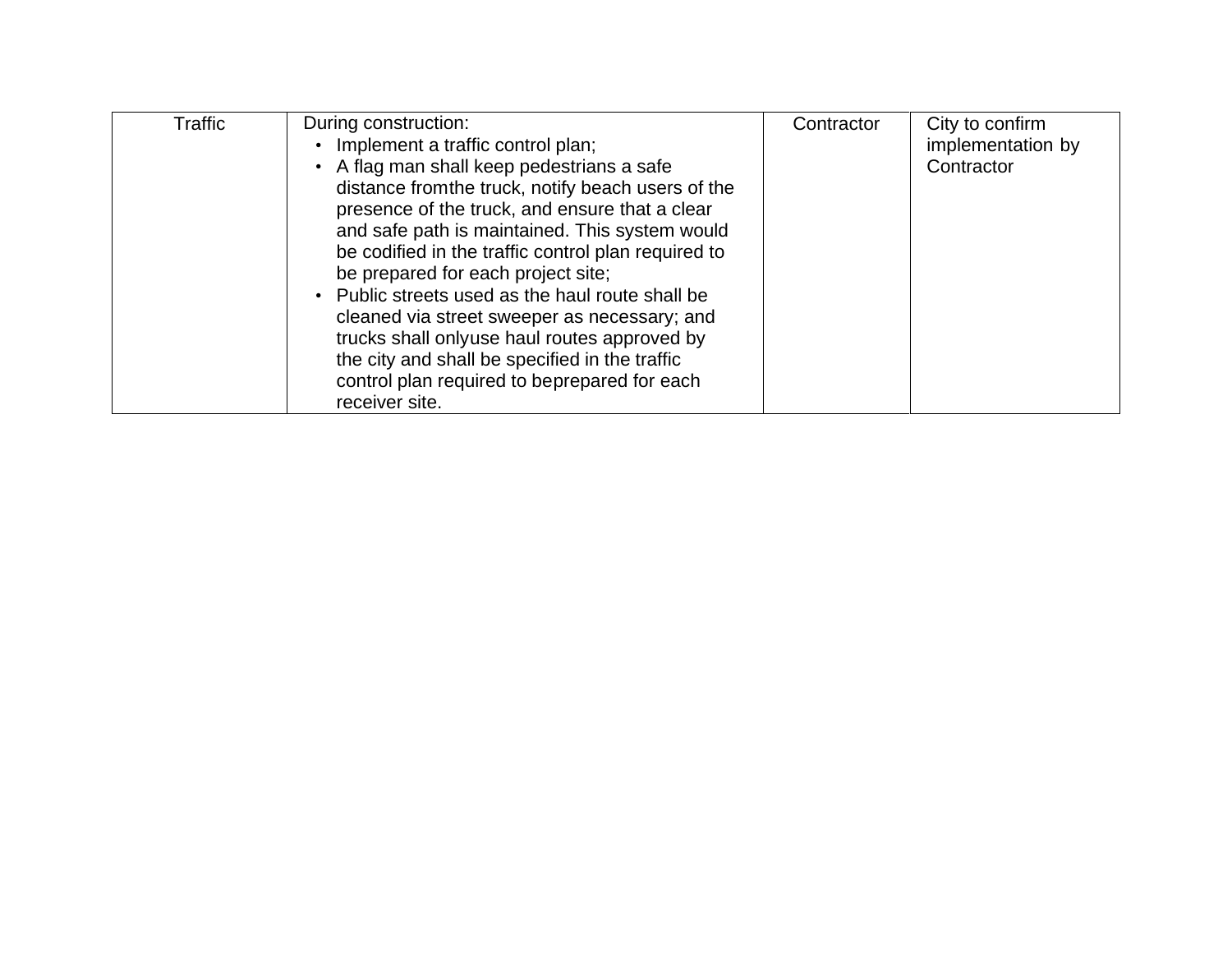| <b>Monitoring</b><br><b>Activity</b> | <b>Northern/South Receiver Sites</b>                                                                                                                                                                                                                                                                                     | Responsible /<br>Implementing<br><b>Party</b> | Reporting                                          |
|--------------------------------------|--------------------------------------------------------------------------------------------------------------------------------------------------------------------------------------------------------------------------------------------------------------------------------------------------------------------------|-----------------------------------------------|----------------------------------------------------|
| Trash and Debris                     | Construction Monitoring: Full-time monitoring of the<br>source site to verify trash and debris is not loaded<br>into trucks delivering sand to the beach (for upland<br>source projects). Daily monitoring of the beach for<br>presence of trash and debris is also required to<br>maintain high qualitysand deliveries. | Consultant or<br>contractor                   | City to confirm<br>implementation by<br>Contractor |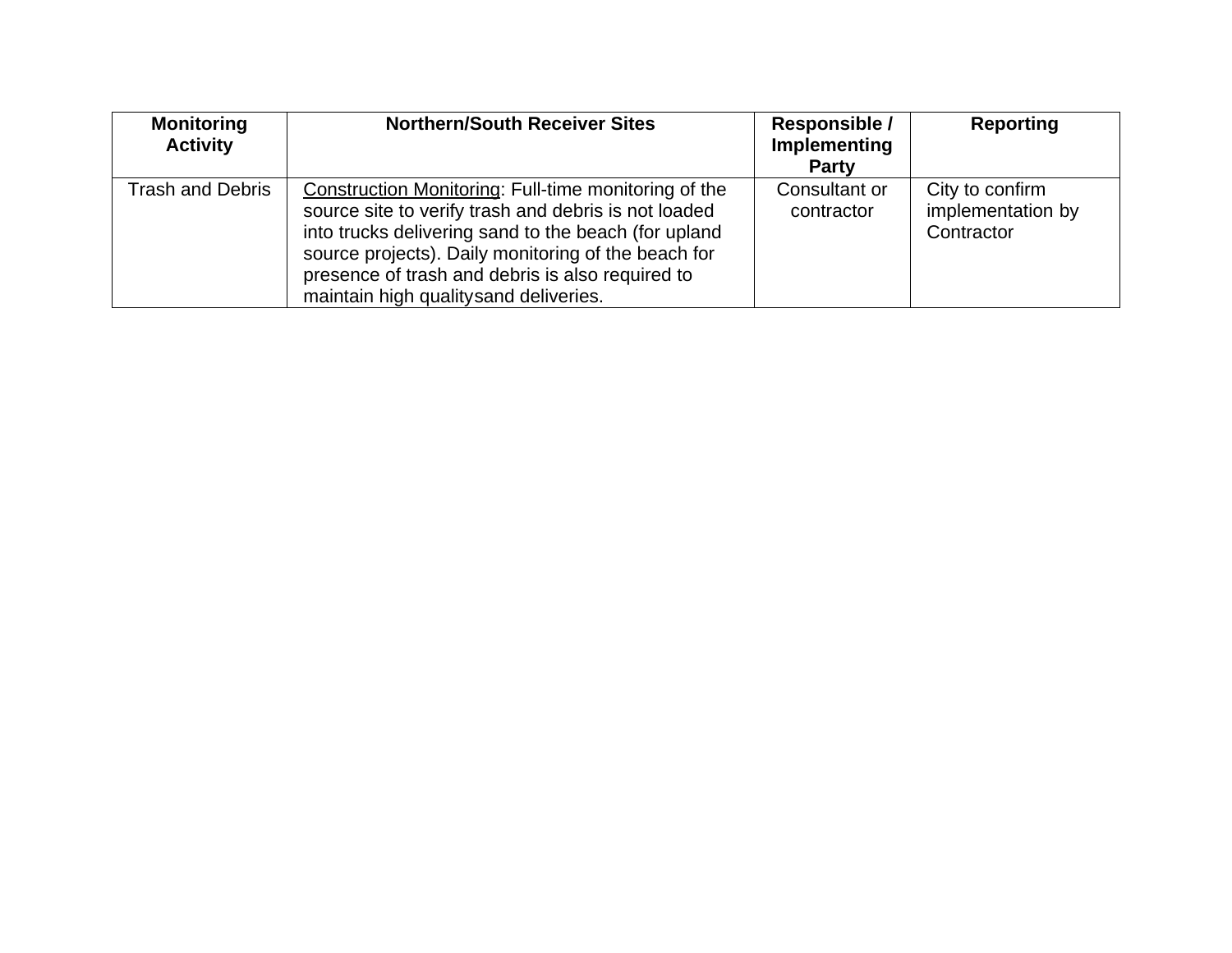#### **6.1. Pre-Construction Monitoring**

Describe all pre-construction monitoring that will be conducted. The description will include what will be monitored, procedures for the monitoring, frequency, who will conduct the monitoring and their qualifications. Figures representing areas, transects, etc., will be included inthe pre-construction monitoring.

If pre-construction monitoring identifies potential adverse impacts to coastal resources from the proposed project not identified and addressed in the Mitigated Negative Declaration or within theResource Agency permits, the specific replenishment project for which the pre-construction monitoring was being conducted shall be suspended. The monitoring results will be presented to the above mentioned agencies for their review and files.

#### **6.2. Construction Monitoring**

Describe what monitoring will be conducted during construction. This will include monitoring protocol and contingency operations for monitoring of turbidity, sediment gradation, trash and debris, traffic, and surfing effects at the proposed discharge site and adjacent nearshore and offshore areas. Monitoring personnel will be identified and their qualifications will be provided.

#### **6.3. Post-Construction Monitoring**

Describe what monitoring will be conducted after construction. This will include monitoring protocol and contingency operations for monitoring of beach profiles (for placement volume greater than 50,000 cy), surfing, turbidity, and sediment gradation at the proposed discharge site.Monitoring personnel will be identified and their qualifications will be provided.

Biological Mitigation: Any inadvertent impacts to sensitive habitat areas by the proposed development shall be reported to the Executive Director of the California Coastal Commission (CCC) within 2 weeks of occurrence and shall be mitigated. Such mitigation shall require an amendment to the CCC Coastal Development Permit or a new permit unless the CCC ExecutiveDirector determines that no amendment or new permit is legally required. Other approvals may also be required from the other permitting agencies (USACE, RWQCB, SLC, CDFW, and California State Parks and Recreation) and any inadvertent impacts will be reported to these agencies concurrently.

#### **7. Cumulative Projects in the City of Oceanside**

This section will provide an assessment of potential impacts of the proposed project in combination with past, present and reasonably foreseeable beach nourishment projects in theCity of Oceanside. Past projects in the City are as follows: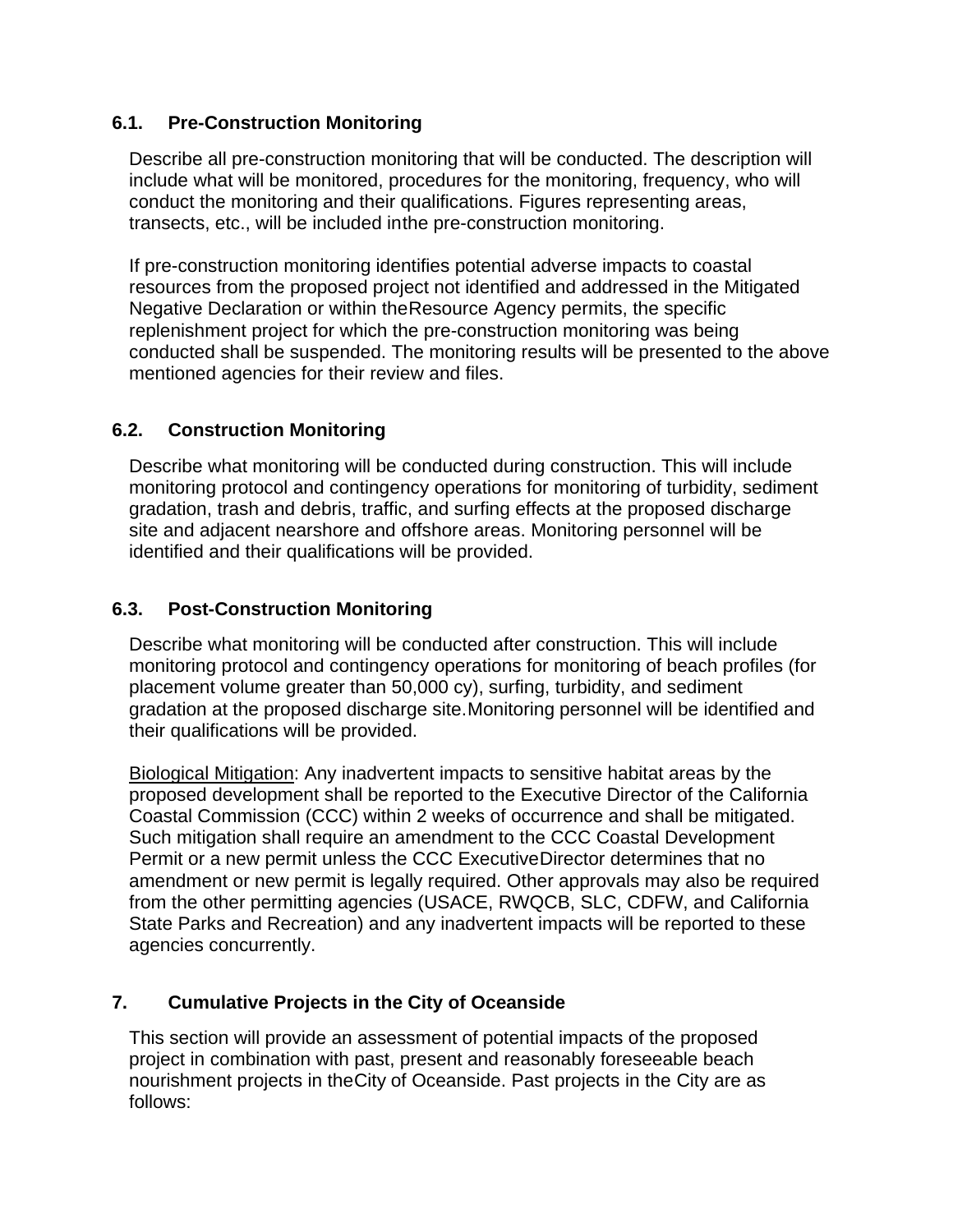- Regional Beach Sand Project I Placement of approximately 2.1 million cy of sandon 12 beaches in 2001. 421,000 cy placed in the City Oceanside.
- Regional Beach Sand Project II Placement of approximately 1.5 million cy of sandon 8 beaches in 2012. 292,000 cy placed in the City Oceanside.

•

Reasonably foreseeable beach nourishment projects in the project area are shown in Table 1.

| <b>Project Name</b> | <b>Project Lead</b> | <b>Constructi</b><br>on<br>(year) | <b>Volume</b><br>(CY) | <b>Placement</b><br>Location |
|---------------------|---------------------|-----------------------------------|-----------------------|------------------------------|
|                     |                     |                                   |                       |                              |
|                     |                     |                                   |                       |                              |

**Table 1. Reasonably Foreseeable Projects in the Study Area**

# **8. Submittals**

This section will outline what submittals are required and when the resource agencies can expectthem. This will include notification of any violations to the resource agencies.

# **8.1. Post Discharge Report**

Post-Discharge Report will be compiled and submitted to the resource agencies which will include all of the information collected by the City for an individual project, including all preparation testing, volume of material placed at the site, transportation and construction details,finalized project schedule, and monitoring results. An assessment of the project effects, both beneficial and adverse will be presented at the end of every year, if a project is constructed. This analysis will serve as the basis for any modifications that can be made to optimize the program.

Remedies or modifications must be submitted to the CCC Executive Director and the CCC Executive Director will determine whether the proposed remediation may be authorized underthe City's CDP or whether the work shall require an amendment to the permit or a new permit. The remedies or modifications will also be presented to the other permitting agencies (USACE,RWQCB, SLC, CDFW, and California State Parks and Recreation) for their review and approval.

# **9. Special Requirements**

# **9.1. Timing of Submittal and Approval from Resource Agencies**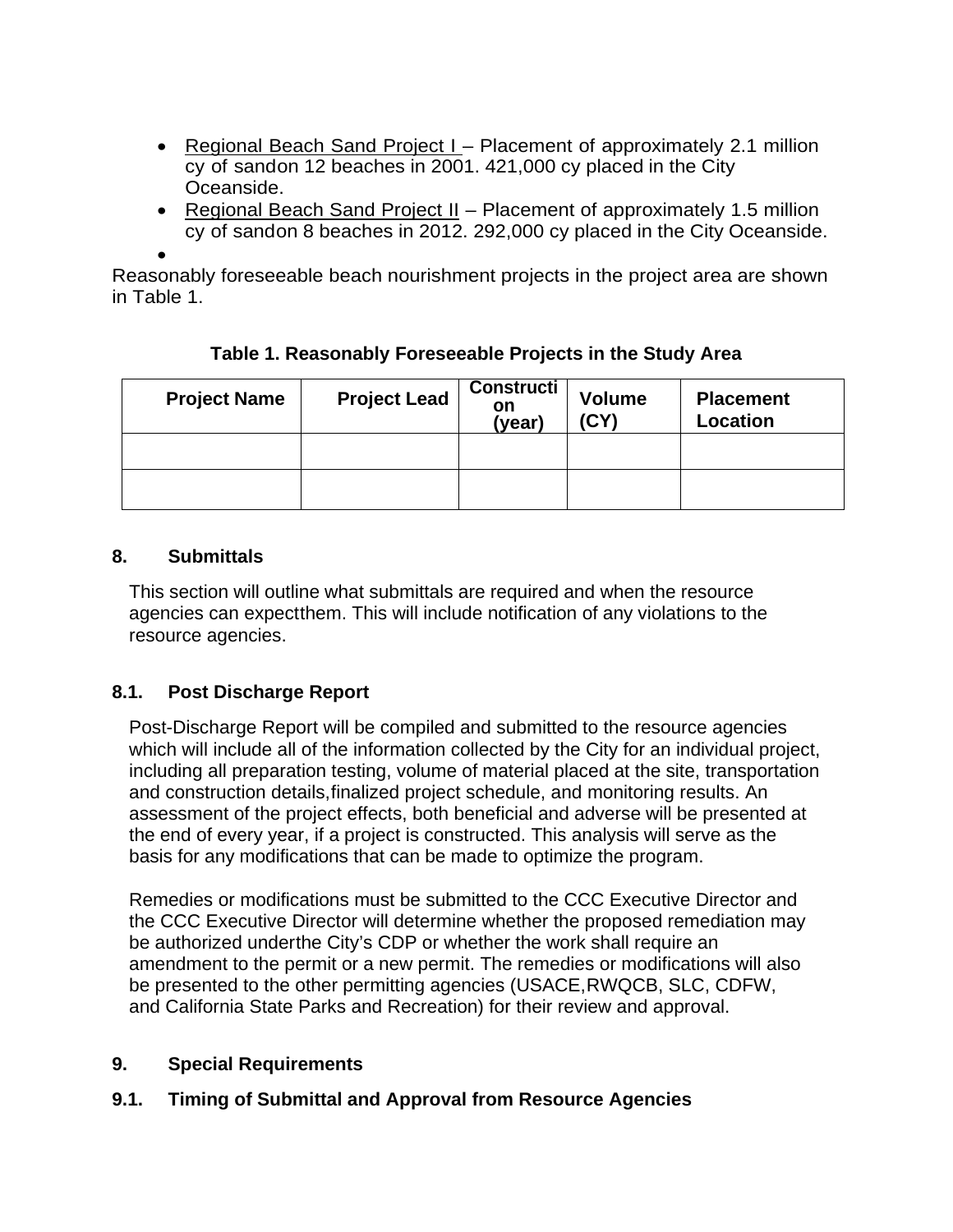This section will include description of any special permit conditions for the program withregards to timing of submittals and approvals.

#### **9.1.1. California Coastal Commission (CCC)**

# **9.1.2. Regional Water Quality Control Board (RWQCB)**

### **9.1.3. California State Lands Commission (SLC)**

# **9.1.4. U.S. Army Corps of Engineers (USACE)**

#### **9.2. Other Permits**

Copies of permits from the Coastal Commission, State Lands Commission, Regional Water Quality Control Board, and U.S. Army Corps of Engineers will be attached to this notification report.

The City of Oceanside will notify the CCC Executive Director and the other permitting agenciesof any changes to the development required by such permits. Such changes shall not be incorporated into any beach replenishment project until the applicant obtains a CCC amendmentto this CDP (and other permitting agencies approvals/amendments); unless the CCC Executive Director, and other permitting agencies, determines that no amendment is required.

#### Public Safety

Due to the heavy equipment required on the beach during the Opportunistic Use Projects it willbe necessary and required to have safety personnel such as lifeguards, flagmen and spotters on the beach during construction. A beach encroachment permit and a public safety plan will be required by the City before any equipment is allowed on the beach.

# **9.3. Copies of Approvals**

Copies of approvals, including the Letter of Permission from the U.S. Army Corps of Engineerswill be provided to all agencies once they are received. The project will not commence until approvals from all permitting agencies has been obtained.

# **9.4. Assumption of Risk, Waiver of Liability and Indemnity**

The City of Oceanside acknowledges and agrees (i) that the site may be subject to hazards suchas erosion and landslides; (ii) to assume the risks to the City and the property that is the subjectof this permit of injury and damage from such hazards in connection with this permitted development; (iii) to unconditionally waive any claim of damage or liability against the CoastalCommission, its officers, agents, and employees for injury or damage from such hazards; and (iv) to indemnify and hold harmless the Commission, its officers, agents, and employees with respect to the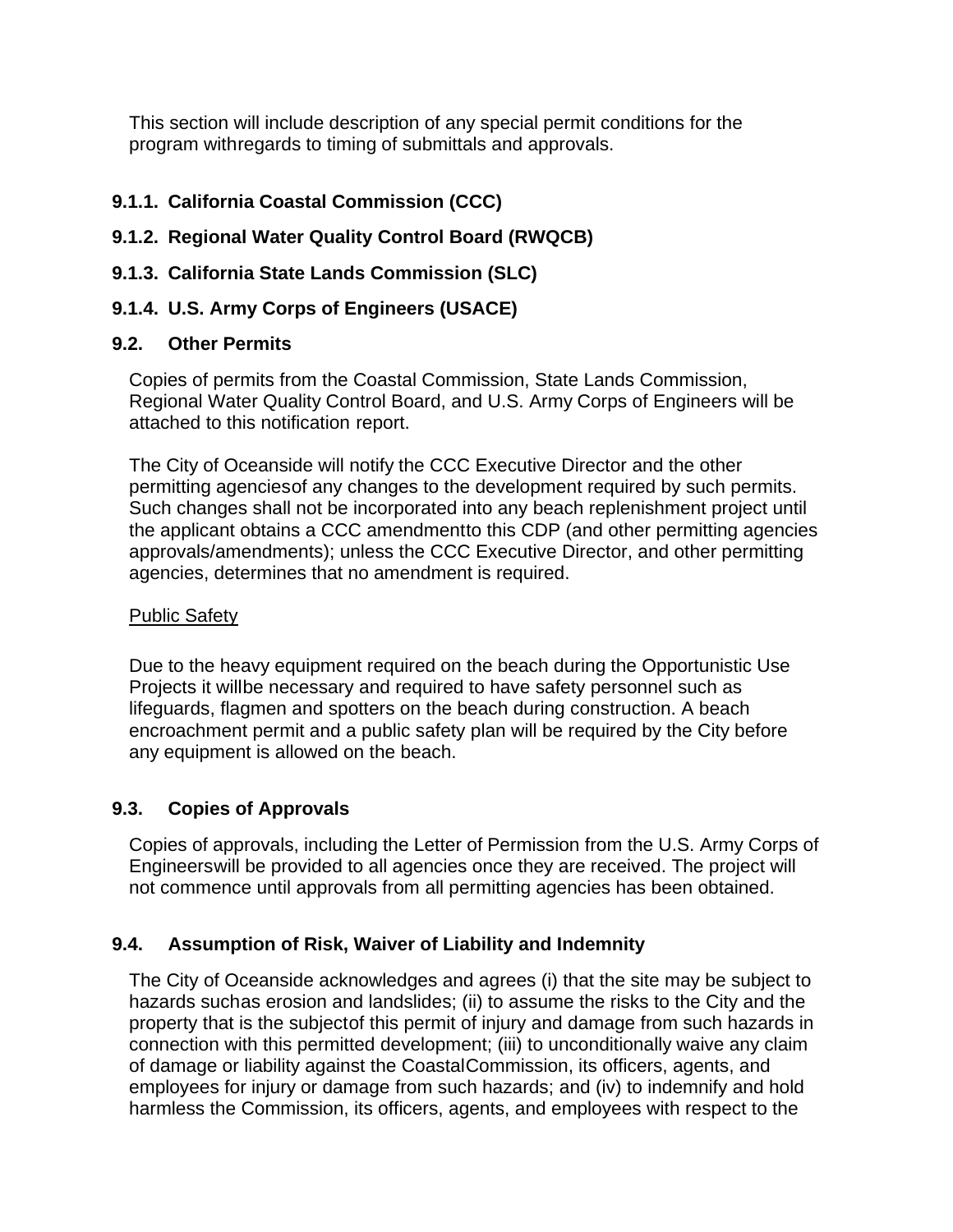Commission's approval of the project against any and all liability, claims, demands, damages, costs (including costs and fees incurred in defense of such claims), expenses,and amounts paid in settlement arising from any injury or damage due to such hazards.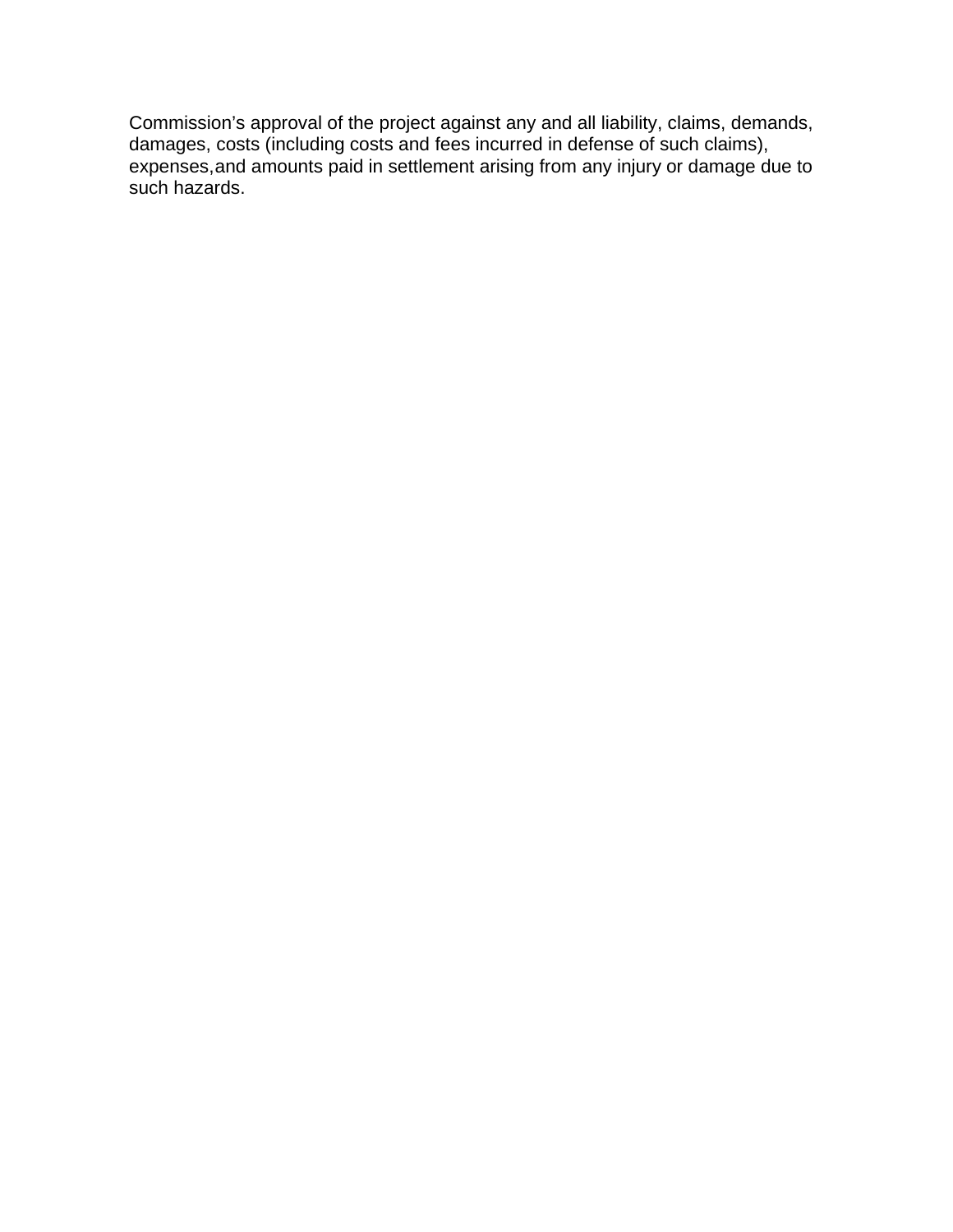

# **Surfing Survey**

# City of Oceanside Opportunistic Beach Fill Program Surfing Survey

Survey Location: \_\_\_\_\_\_\_\_\_\_\_\_\_\_\_\_\_\_\_\_\_\_\_\_\_\_\_\_

Survey Time: \_\_\_\_\_\_\_\_\_\_\_\_\_\_\_\_\_\_\_\_\_\_\_\_\_\_\_\_\_\_\_

Name (Optional): \_\_\_\_\_\_\_\_\_\_\_\_\_\_\_\_\_\_\_\_\_\_\_\_\_\_\_\_

Contact (Optional): \_\_\_\_\_\_\_\_\_\_\_\_\_\_\_\_\_\_\_\_\_\_\_\_\_\_\_

Email (Optional): \_\_\_\_\_\_\_\_\_\_\_\_\_\_\_\_\_\_\_\_\_\_\_\_\_\_\_\_\_

CONDITIONS AT TIME OF SURVEY

**Number of Surfers**

-All Surfers \_\_\_\_\_\_\_\_\_\_\_\_\_\_\_\_\_\_\_\_\_

 $\overline{a}$ 

-Standup Paddler \_\_\_\_\_\_\_\_\_\_\_\_\_\_\_\_

-Body Surfer/Body Board \_

**Number of waves ridden (Approx.)** \_\_\_\_\_\_\_\_\_\_\_\_\_\_

**Average Ride Length (seconds)** \_\_\_\_\_\_\_\_\_\_\_\_\_\_\_\_\_\_\_\_\_\_\_\_\_\_

**Wave Breaker Type (Not Breaking, Backing off, Peaky, Peeling, Sectioning, Walled, Close Out)**

\_\_\_\_\_\_\_\_\_\_\_\_\_\_\_\_\_\_\_\_\_\_\_\_\_\_\_\_\_\_\_\_\_\_\_\_\_\_\_\_\_\_\_\_\_\_\_\_\_\_\_\_\_\_\_\_\_\_\_\_\_\_\_\_\_\_\_\_\_\_\_\_\_\_\_\_

\_\_\_\_\_\_\_\_\_\_\_\_\_\_\_\_\_\_\_\_\_\_\_\_\_\_\_\_\_\_\_\_\_\_\_\_\_\_\_\_\_\_\_\_\_\_\_\_\_\_\_\_\_\_\_\_\_\_\_\_\_\_\_\_\_\_\_\_\_\_\_\_\_\_\_\_

**Wave Face Steepness (Mushy, Hollow, Steep, Dumping)**

| <b>EXHIBIT NO. 7</b>                 |  |
|--------------------------------------|--|
| <b>APPLICATION NO.</b><br>6-21-0628  |  |
| <b>Surfing Survey</b>                |  |
| <b>California Coastal Commission</b> |  |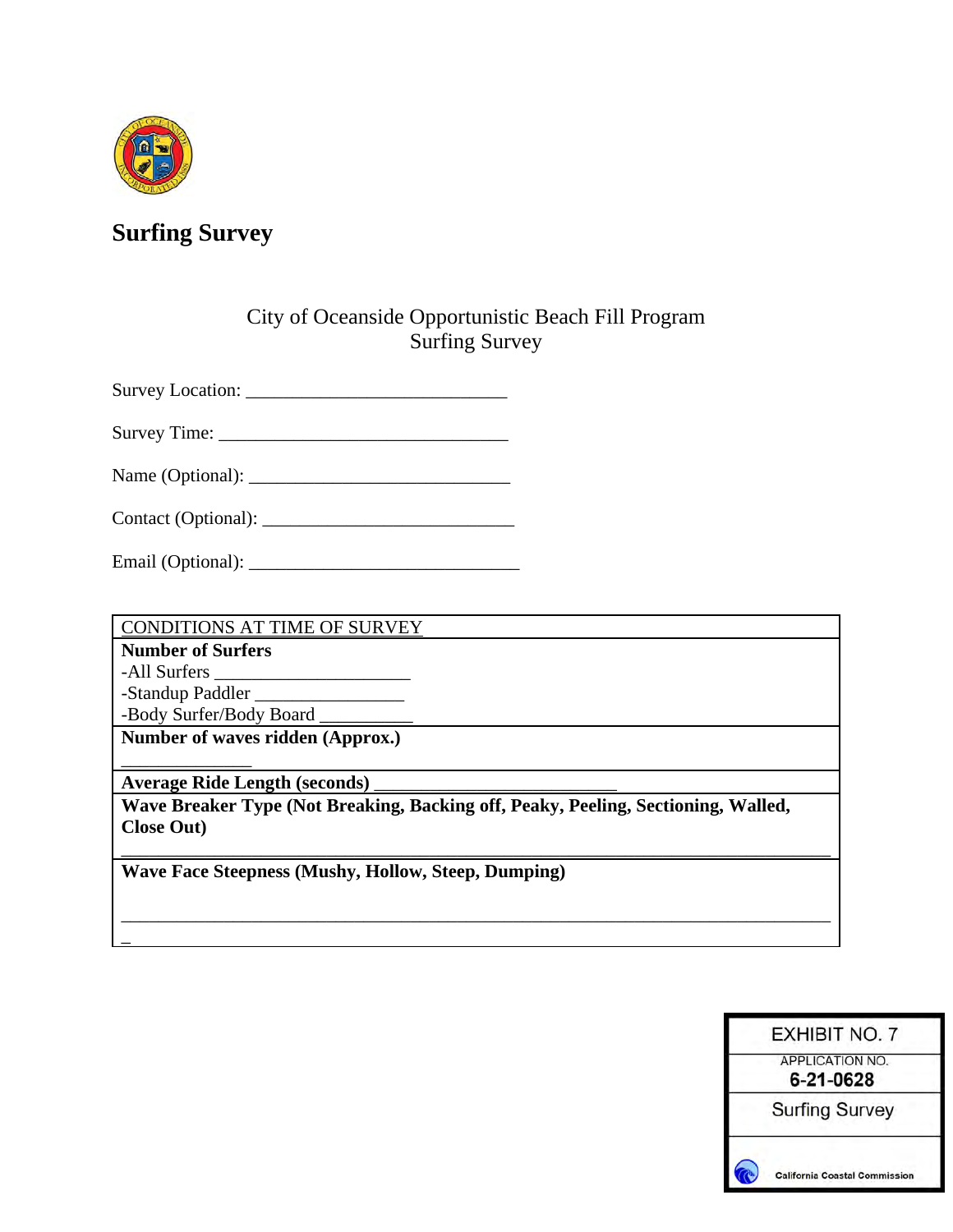- 1) Sex: (M/F)
- 2) Age:
	- a) <14
	- b) 15-24
	- c) 25-34
	- d) 35-44
	- e) >45
- 3) Primary Surfboard type:
	- a) Longboard
	- b) Shortboard
	- c) Stand-up paddle-board
	- d) Other (kneeboard, bodyboard)
- 4) Years of surfing:
	- a)  $\leq$ 5
	- b) 5-10
	- c) 10-15
	- d)  $15 20$
	- e)  $>20$
- 5) Years of surfing this spot or in the vicinity if this spot (within 2 miles)?
	- a)  $< 5$
	- b) 5-10
	- c) 10-15
	- d) 15-20
	- e)  $> 20$
- 6) How often do you surf here?
	- a)  $< 100$  days / year
	- b) 100-150 days / year
	- c) 150-250 days / year
	- d)  $>250$  days / year
- 7) What time do you typically surf here?
	- a) Before 10 am
	- b) 10 am to 12 pm
	- c) 1 pm to 5 pm
	- d) After 5 pm
	- e) Whenever it's best
- 8) What tide to you typically surf here?
	- a) low  $(< 1.5 \text{ ft})$
	- b) Mid (1.5 3 ft)
	- c) High  $(> 3 \text{ ft})$
	- d) Whenever it's best
- 9) Why do you like to surf here?
	- a) Wave Quality
	- b) Consistency
	- c) Convenience
	- d) People / environment